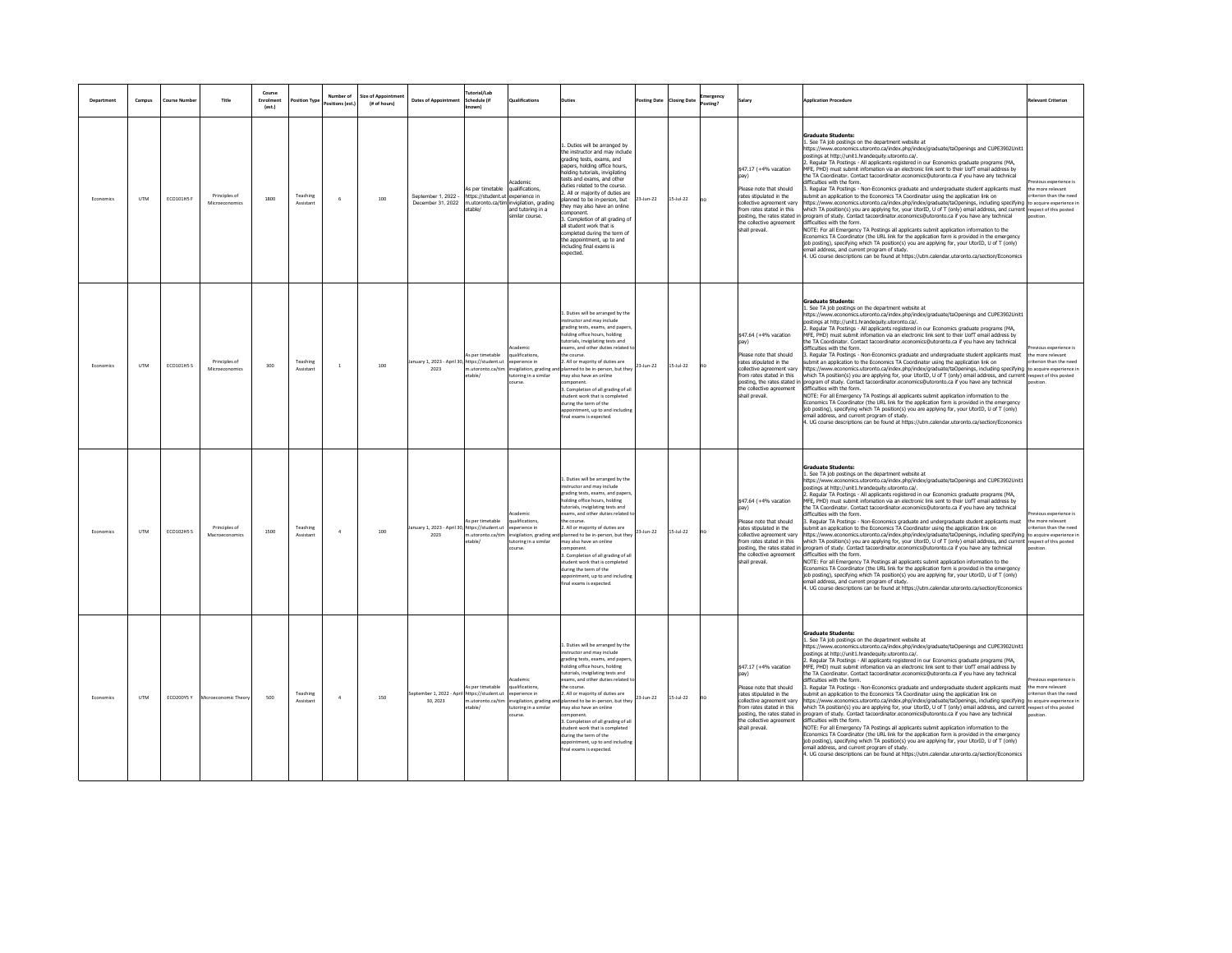| Fronomics | <b>LITM</b> | ECO202Y5 Y        | Macroeconomi<br>Theory and Policy                       | 450 | Teaching<br>Assistant | $\overline{\mathbf{3}}$ | 150 | eptember 1, 2022 - April https://student.ut<br>30.2023 | is per timetable<br>m.utoronto.ca/tim<br>etable/ | ademir<br>alifications,<br>soerience in<br>nvigilation, grading an<br>utoring in a similar<br>ourse.                      | 1. Duties will be arranged by the<br>instructor and may include<br>grading tests, exams, and paper<br>olding office hours, holding<br>utorials, invigilating tests and<br>xams, and other duties related t<br>e course<br>. All or majority of duties are<br>23-Jun-22<br>anned to be in-person, but they<br>may also have an online<br>mponent.<br>3. Completion of all grading of all<br>tudent work that is completed<br>luring the term of the<br>pointment, up to and including<br>al exams is expected    | $5 - 10 - 22$  | no | \$47.17 (+4% vacation<br>Please note that should<br>rates stipulated in the<br>collective agreement vary<br>from rates stated in this<br>posting, the rates stated in<br>the collective agreement<br>shall prevail.        | Graduate Students:<br>See TA job postings on the department website at<br>https://www.economics.utoronto.ca/index.php/index/graduate/taOpenings and CUPE3902Unit1<br>ostings at http://unit1.hrandequity.utoronto.ca/.<br>Regular TA Postings - All applicants registered in our Economics graduate programs (MA,<br>MFE, PHD) must submit infomation via an electronic link sent to their UofT email address by<br>ne TA Coordinator. Contact tacoordinator.economics@utoronto.ca if you have any technical<br>difficulties with the form<br>Regular TA Postings - Non-Economics graduate and undergraduate student applicants must<br>ubmit an application to the Economics TA Coordinator using the application link on<br>ttps://www.economics.utoronto.ca/index.php/index/graduate/taOpenings, including specifying to acquire experience in<br>which TA position(s) you are applying for, your UtorID, U of T (only) email address, and current respect of this posted<br>rogram of study. Contact tacoordinator.economics@utoronto.ca if you have any technical<br>lifficulties with the form.<br>VOTE: For all Emergency TA Postings all applicants submit application information to the<br>Economics TA Coordinator (the URL link for the application form is provided in the emergency<br>job posting), specifying which TA position(s) you are applying for, your UtorID, U of T (only)<br>mail address, and current program of study.<br>UG course descriptions can be found at https://utm.calendar.utoronto.ca/section/Economics                 | vious experience is<br>he more relevant<br>iterion than the need                               |
|-----------|-------------|-------------------|---------------------------------------------------------|-----|-----------------------|-------------------------|-----|--------------------------------------------------------|--------------------------------------------------|---------------------------------------------------------------------------------------------------------------------------|-----------------------------------------------------------------------------------------------------------------------------------------------------------------------------------------------------------------------------------------------------------------------------------------------------------------------------------------------------------------------------------------------------------------------------------------------------------------------------------------------------------------|----------------|----|----------------------------------------------------------------------------------------------------------------------------------------------------------------------------------------------------------------------------|-----------------------------------------------------------------------------------------------------------------------------------------------------------------------------------------------------------------------------------------------------------------------------------------------------------------------------------------------------------------------------------------------------------------------------------------------------------------------------------------------------------------------------------------------------------------------------------------------------------------------------------------------------------------------------------------------------------------------------------------------------------------------------------------------------------------------------------------------------------------------------------------------------------------------------------------------------------------------------------------------------------------------------------------------------------------------------------------------------------------------------------------------------------------------------------------------------------------------------------------------------------------------------------------------------------------------------------------------------------------------------------------------------------------------------------------------------------------------------------------------------------------------------------------------------------------|------------------------------------------------------------------------------------------------|
| Economics | <b>LITM</b> | ECO204Y5 Y        | croeconomic Theor<br>and Applications (for<br>Commercel | 300 | Teaching<br>Assistant | $\overline{a}$          | 140 | stember 1, 2022 - April https://student.ut<br>30.2023  | As per timetable<br>table/                       | cademic<br>aualifications<br>sperience in<br>m.utoronto.ca/tim invigilation, grading ar<br>utoring in a similar<br>ourse. | . Duties will be arranged by the<br>nstructor and may include<br>rading tests, exams, and paper<br>holding office hours, holding<br>utorials, invigilating tests and<br>xams, and other duties related<br>the course.<br>2. All or majority of duties are<br>23-Jun-22<br>planned to be in-person, but they<br>hay also have an online<br>mponent.<br>. Completion of all grading of all<br>tudent work that is completed<br>uring the term of the<br>ppointment, up to and includin<br>inal exams is expected. | $15 -$ Jul-22  | no | \$47.17 (+4% vacation<br>Please note that should<br>rates stipulated in the<br>collective agreement vary<br>from rates stated in this<br>posting, the rates stated in<br>the collective agreement<br>shall prevail.        | <b>Graduate Students:</b><br>. See TA job postings on the department website at<br>https://www.economics.utoronto.ca/index.php/index/graduate/taOpenings and CUPE3902Unit1<br>ostings at http://unit1.hrandeguity.utoronto.ca/.<br>Regular TA Postings - All applicants registered in our Economics graduate programs (MA,<br>MFE, PHD) must submit infomation via an electronic link sent to their UofT email address by<br>ne TA Coordinator. Contact tacoordinator.economics@utoronto.ca if you have any technical<br>lifficulties with the form.<br>Regular TA Postings - Non-Economics graduate and undergraduate student applicants must<br>ubmit an application to the Economics TA Coordinator using the application link on<br>ittps://www.economics.utoronto.ca/index.php/index/graduate/taOpenings, including specifying to acquire experience in<br>vhich TA position(s) you are applying for, your UtorID, U of T (only) email address, and current respect of this posted<br>program of study. Contact tacoordinator.economics@utoronto.ca if you have any technical<br>difficulties with the form.<br>NOTE: For all Emergency TA Postings all applicants submit application information to the<br>conomics TA Coordinator (the URL link for the application form is provided in the emergency<br>job posting), specifying which TA position(s) you are applying for, your UtorID, U of T (only)<br>mail address, and current program of study.<br>UG course descriptions can be found at https://utm.calendar.utoronto.ca/section/Economics      | vious experience is<br>the more relevant<br>riterion than the need                             |
| Economics | <b>UTM</b>  | <b>ECO206Y5 Y</b> | roeconomic Theor                                        | 55  | Teaching<br>Assistant | $\mathbf{1}$            | 70  | entember 1 2022 - Anril https://student.ut<br>30.2023  | As per timetable<br>n.utoronto.ca/tim<br>etable/ | cademic<br>qualifications.<br>vnerience in<br>nvigilation, grading ar<br>utoring in a similar<br>purse                    | . Duties will be arranged by the<br>structor and may include<br>grading tests, exams, and papers<br>olding office hours, holding<br>utorials, invigilating tests and<br>cams, and other duties related<br>the course.<br>. All or majority of duties are<br>23-Jun-22<br>planned to be in-person, but the<br>may also have an online<br>mponent.<br>3. Completion of all grading of all<br>udent work that is completed<br>luring the term of the<br>ppointment, up to and includin<br>final exams is expected  | $S-$ Jul $-22$ |    | \$47.17 (+4% vacation<br>pay)<br>Please note that should<br>rates stinulated in the<br>collective agreement varv<br>from rates stated in this<br>posting, the rates stated i<br>the collective agreement<br>shall prevail. | <b>Graduate Students:</b><br>. See TA job postings on the department website at<br>https://www.economics.utoronto.ca/index.php/index/graduate/taOpenings and CUPE3902Unit1<br>oostings at http://unit1.hrandeguity.utoronto.ca/.<br>. Regular TA Postings - All applicants registered in our Economics graduate programs (MA,<br>MFE, PHD) must submit infomation via an electronic link sent to their UofT email address by<br>the TA Coordinator. Contact tacoordinator.economics@utoronto.ca if you have any technical<br>lifficulties with the form.<br>. Regular TA Postings - Non-Economics graduate and undergraduate student applicants must<br>ubmit an application to the Economics TA Coordinator using the application link on<br>ttps://www.economics.utoronto.ca/index.php/index/graduate/taOpenings, including specifying<br>which TA position(s) you are applying for, your UtorID, U of T (only) email address, and current respect of this posted<br>rogram of study. Contact tacoordinator.economics@utoronto.ca if you have any technical<br>difficulties with the form.<br>NOTE: For all Emergency TA Postings all applicants submit application information to the<br>conomics TA Coordinator (the URL link for the application form is provided in the emergency<br>job posting), specifying which TA position(s) you are applying for, your UtorID, U of T (only)<br>mail address, and current program of study.<br>UG course descriptions can be found at https://utm.calendar.utoronto.ca/section/Economics                           | evious experience is<br>the more relevant<br>riterion than the need<br>to acquire experience i |
| Economics | <b>UTM</b>  | <b>ECO208Y5 Y</b> | Macroeconomi<br>Theory                                  | 55  | Teaching<br>Assistant | $\,$ 1                  | 70  | eptember 1, 2022 - April https://student.ut<br>30.2023 | is per timetable<br>m.utoronto.ca/tim<br>etable/ | cademic<br>ualifications.<br>sperience in<br>invigilation, grading and<br>utoring in a similar<br>nurse                   | 1. Duties will be arranged by the<br>estructor and may include<br>grading tests, exams, and paper<br>holding office hours, holding<br>storials, invigilating tests and<br>xams, and other duties related<br>e course.<br>All or majority of duties are<br>23-Jun-22<br>planned to be in-person, but they<br>may also have an online<br>mponent<br>. Completion of all grading of all<br>tudent work that is completed<br>luring the term of the<br>pointment, up to and includin<br>nal exams is expected.      | 15-Jul-22      |    | \$47.17 (+4% vacation<br>Please note that should<br>rates stipulated in the<br>collective agreement varv<br>from rates stated in this<br>posting, the rates stated in<br>the collective agreement<br>shall prevail.        | <b>Graduate Students:</b><br>1. See TA job postings on the department website at<br>https://www.economics.utoronto.ca/index.php/index/graduate/taOpenings and CUPE3902Unit1<br>oostings at http://unit1.hrandequity.utoronto.ca/.<br>Regular TA Postings - All applicants registered in our Economics graduate programs (MA,<br>MFE, PHD) must submit infomation via an electronic link sent to their UofT email address by<br>he TA Coordinator. Contact tacoordinator.economics@utoronto.ca if you have any technical<br>lifficulties with the form.<br>Reqular TA Postings - Non-Economics graduate and undergraduate student applicants must<br>ubmit an application to the Economics TA Coordinator using the application link on<br>ttps://www.economics.utoronto.ca/index.php/index/graduate/taOpenings, including specifying to acquire experience in<br>vhich TA position(s) you are applying for, your UtorID, U of T (only) email address, and current respect of this posted<br>rogram of study. Contact tacoordinator.economics@utoronto.ca if you have any technical<br>lifficulties with the form.<br>NOTE: For all Emergency TA Postings all applicants submit application information to the<br>Economics TA Coordinator (the URL link for the application form is provided in the emergency<br>job posting), specifying which TA position(s) you are applying for, your UtorID, U of T (only)<br>email address, and current program of study,<br>4. UG course descriptions can be found at https://utm.calendar.utoronto.ca/section/Economics | vious experience is<br>he more relevant<br>riterion than the need                              |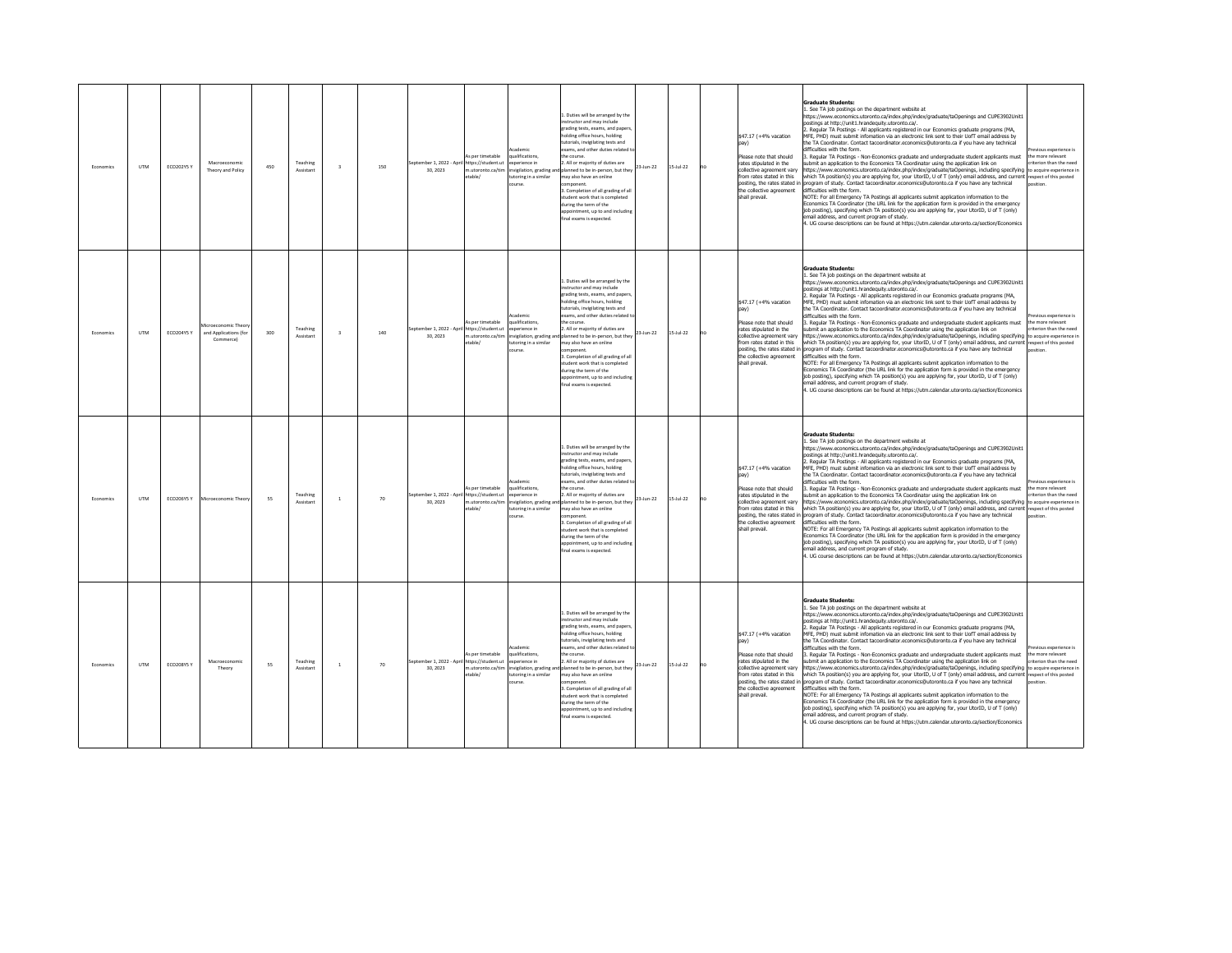| Fronomics | <b>LITM</b> | ECO209Y5 Y        | Macroeconomi<br>Theory and Policy                            | 250 | Teaching<br>Assistant | $\overline{2}$ | 140 | eptember 1, 2022 - April https://student.ut<br>30, 2023 | is per timetable<br>m.utoronto.ca/tim<br>etable/                                           | ademir<br>alifications,<br>soerience in<br>invigilation, grading and<br>utoring in a similar<br>course.       | 1. Duties will be arranged by the<br>instructor and may include<br>grading tests, exams, and paper<br>olding office hours, holding<br>utorials, invigilating tests and<br>xams, and other duties related t<br>e course<br>. All or majority of duties are<br>23-Jun-22<br>anned to be in-person, but they<br>may also have an online<br>mponent.<br>3. Completion of all grading of all<br>tudent work that is completed<br>luring the term of the<br>opointment, up to and includin<br>al exams is expected.                            | $15 - \frac{1}{22}$ | no | \$47.17 (+4% vacation<br>Please note that should<br>rates stipulated in the<br>collective agreement varv<br>from rates stated in this<br>posting, the rates stated in<br>the collective agreement<br>shall prevail.         | Graduate Students:<br>See TA job postings on the department website at<br>https://www.economics.utoronto.ca/index.php/index/graduate/taOpenings and CUPE3902Unit1<br>ostings at http://unit1.hrandequity.utoronto.ca/.<br>Regular TA Postings - All applicants registered in our Economics graduate programs (MA,<br>MFE, PHD) must submit infomation via an electronic link sent to their UofT email address by<br>ne TA Coordinator. Contact tacoordinator.economics@utoronto.ca if you have any technical<br>difficulties with the form<br>Regular TA Postings - Non-Economics graduate and undergraduate student applicants must<br>ubmit an application to the Economics TA Coordinator using the application link on<br>ttps://www.economics.utoronto.ca/index.php/index/graduate/taOpenings, including specifying to acquire experience in<br>which TA position(s) you are applying for, your UtorID, U of T (only) email address, and current respect of this posted<br>rogram of study. Contact tacoordinator.economics@utoronto.ca if you have any technical<br>lifficulties with the form.<br>VOTE: For all Emergency TA Postings all applicants submit application information to the<br>Economics TA Coordinator (the URL link for the application form is provided in the emergency<br>job posting), specifying which TA position(s) you are applying for, your UtorID, U of T (only)<br>mail address, and current program of study.<br>4. UG course descriptions can be found at https://utm.calendar.utoronto.ca/section/Economics                                         | ious experience is<br>he more relevant<br>riterion than the need                                |
|-----------|-------------|-------------------|--------------------------------------------------------------|-----|-----------------------|----------------|-----|---------------------------------------------------------|--------------------------------------------------------------------------------------------|---------------------------------------------------------------------------------------------------------------|------------------------------------------------------------------------------------------------------------------------------------------------------------------------------------------------------------------------------------------------------------------------------------------------------------------------------------------------------------------------------------------------------------------------------------------------------------------------------------------------------------------------------------------|---------------------|----|-----------------------------------------------------------------------------------------------------------------------------------------------------------------------------------------------------------------------------|--------------------------------------------------------------------------------------------------------------------------------------------------------------------------------------------------------------------------------------------------------------------------------------------------------------------------------------------------------------------------------------------------------------------------------------------------------------------------------------------------------------------------------------------------------------------------------------------------------------------------------------------------------------------------------------------------------------------------------------------------------------------------------------------------------------------------------------------------------------------------------------------------------------------------------------------------------------------------------------------------------------------------------------------------------------------------------------------------------------------------------------------------------------------------------------------------------------------------------------------------------------------------------------------------------------------------------------------------------------------------------------------------------------------------------------------------------------------------------------------------------------------------------------------------------------------------------------------|-------------------------------------------------------------------------------------------------|
| Economics | <b>UTM</b>  | ECO220Y5 Y        | Introduction to Data<br>Analysis and Applied<br>Franametrics | 480 | Teaching<br>Assistan  | $\Delta$       | 150 | 30, 2023                                                | As per timetable<br>mber 1, 2022 - April https://student.ut<br>m.utoronto.ca/tim<br>table/ | cademic<br>qualifications.<br>xperience in<br>utoring in a similar<br>purse.                                  | . Duties will be arranged by the<br>nstructor and may include<br>rading tests, exams, and papers<br>holding office hours, holding<br>utorials, invigilating tests and<br>xams, and other duties related<br>the course.<br>2. All or majority of duties are<br>23-Jun-22<br>invigilation, grading and planned to be in-person, but they<br>hay also have an online<br>mponent.<br>Completion of all grading of all<br>tudent work that is completed<br>uring the term of the<br>pointment, up to and including<br>inal exams is expected. | $15 -$ Jul-22       | no | \$47.17 (+4% vacation<br>Please note that should<br>rates stipulated in the<br>collective agreement vary<br>from rates stated in this<br>the collective agreement<br>shall prevail.                                         | <b>Graduate Students:</b><br>. See TA job postings on the department website at<br>https://www.economics.utoronto.ca/index.php/index/graduate/taOpenings and CUPE3902Unit1<br>ostings at http://unit1.hrandequity.utoronto.ca/.<br>Regular TA Postings - All applicants registered in our Economics graduate programs (MA,<br>MFE, PHD) must submit infomation via an electronic link sent to their UofT email address by<br>he TA Coordinator. Contact tacoordinator.economics@utoronto.ca if you have any technical<br>lifficulties with the form.<br>3. Regular TA Postings - Non-Economics graduate and undergraduate student applicants must<br>ubmit an application to the Economics TA Coordinator using the application link on<br>ittps://www.economics.utoronto.ca/index.php/index/graduate/taOpenings, including specifying to acquire experience in<br>vhich TA position(s) you are applying for, your UtorID, U of T (only) email address, and current respect of this posted<br>posting, the rates stated in program of study. Contact tacoordinator.economics@utoronto.ca if you have any technical<br>lifficulties with the form.<br>NOTE: For all Emergency TA Postings all applicants submit application information to the<br>conomics TA Coordinator (the URL link for the application form is provided in the emergency<br>job posting), specifying which TA position(s) you are applying for, your UtorID, U of T (only)<br>mail address, and current program of study.<br>UG course descriptions can be found at https://utm.calendar.utoronto.ca/section/Economics | vious experience is<br>the more relevant<br>riterion than the need                              |
| Fronomics | <b>LITM</b> | <b>ECO227Y5 Y</b> | Foundations in<br>Econometrics                               | 55  | Teaching<br>Assistan  | $\overline{1}$ | 60  | eptember 1, 2022 - April https://student.ut<br>30.2023  | As ner timetable<br>1.utoronto.ca/tim<br>etable.                                           | <b>Academic</b><br>aualifications<br>experience in<br>wigilation, grading ar<br>utoring in a similar<br>ourse | . Duties will be arranged by the<br>structor and may include<br>grading tests, exams, and papers<br>olding office hours, holding<br>tutorials, invigilating tests and<br>xams, and other duties related<br>the course<br>2. All or majority of duties are<br>23-Jun-22<br>planned to be in-person, but they<br>may also have an online<br>nponent<br>3. Completion of all grading of all<br>tudent work that is completed<br>during the term of the<br>ppointment up to and includin<br>inal exams is expected                           | $5 -$ Jul-22        |    | \$47.17 (+4% vacation<br>pay)<br>Please note that should<br>rates stipulated in the<br>collective agreement vary<br>from rates stated in this<br>posting, the rates stated in<br>the collective agreement<br>shall prevail. | <b>Graduate Students:</b><br>. See TA job postings on the department website at<br>https://www.economics.utoronto.ca/index.php/index/graduate/taOpenings and CUPE3902Unit1<br>ostinos at http://unit1.hrandequity.utoronto.ca/.<br>. Regular TA Postings - All applicants registered in our Economics graduate programs (MA,<br>MEE. PHD) must submit information via an electronic link sent to their UofT email address by<br>the TA Coordinator, Contact tacoordinator, economics@utoronto.ca if you have any technical<br>lifficulties with the form.<br>. Regular TA Postings - Non-Economics graduate and undergraduate student applicants must<br>submit an application to the Economics TA Coordinator using the application link on<br>ttps://www.economics.utoronto.ca/index.php/index/graduate/taOpenings, including specifying<br>hich TA position(s) you are applying for, your UtorID, U of T (only) email address, and current respect of this posted<br>ogram of study. Contact tacoordinator.economics@utoronto.ca if you have any technical<br>difficulties with the form.<br>NOTE: For all Emergency TA Postings all applicants submit application information to the<br>conomics TA Coordinator (the URL link for the application form is provided in the emergency<br>ob posting), specifying which TA position(s) you are applying for, your UtorID, U of T (only)<br>email address, and current program of study.<br>. UG course descriptions can be found at https://utm.calendar.utoronto.ca/section/Economics                                                    | evious experience is<br>the more relevant.<br>riterion than the need<br>to acquire experience i |
| Economic: | <b>UTM</b>  | ECO302HS F        | World Economic<br>History Refore 1914                        | 65  | Teaching<br>Assistant | $\,1\,$        | 50  | Sentember 1 2022 -<br>December 31 2022                  | s per timetable<br>https://student.ut<br>m utoronto ca/tim<br>table/                       | Academic<br>qualifications,<br>soerience in<br>toring in a similar<br>burse                                   | 1. Duties will be arranged by the<br>nstructor and may include<br>rading tests, exams, and paper<br>olding office hours, holding<br>torials, invigilating tests and<br>xams, and other duties related<br>he course.<br>2. All or majority of duties are<br>23-Jun-22<br>invigilation, grading and planned to be in-person, but they<br>nay also have an online<br>mponent.<br>. Completion of all grading of all<br>tudent work that is completed<br>uring the term of the<br>spointment, up to and including<br>nal exams is expected.  | $15 -$ Jul-22       | no | \$47.17 (+4% vacation<br>Please note that should<br>rates stinulated in the<br>collective agreement vary<br>from rates stated in this<br>posting, the rates stated in<br>the collective agreement<br>shall prevail.         | <b>Graduate Students:</b><br>1. See TA job postings on the department website at<br>https://www.economics.utoronto.ca/index.php/index/graduate/taOpenings and CUPE3902Unit1<br>nostinos at http://unit1.hrandequity.utoronto.ca/.<br>Regular TA Postings - All applicants registered in our Economics graduate programs (MA,<br>MEE. PHD) must submit infomation via an electronic link sent to their UofT email address by<br>e TA Coordinator, Contact tacoordinator, economics@utoronto.ca if you have any technical<br>lifficulties with the form.<br>Regular TA Postings - Non-Economics graduate and undergraduate student applicants must<br>ubmit an application to the Economics TA Coordinator using the application link on<br>https://www.economics.utoronto.ca/index.php/index/graduate/taOpenings, including specifying to acquire experience in<br>which TA position(s) you are applying for, your UtorID, U of T (only) email address, and current respect of this posted<br>program of study. Contact tacoordinator.economics@utoronto.ca if you have any technical<br>lifficulties with the form.<br>NOTE: For all Emergency TA Postings all applicants submit application information to the<br>conomics TA Coordinator (the URL link for the application form is provided in the emergency<br>job posting), specifying which TA position(s) you are applying for, your UtorID, U of T (only)<br>nail address, and current program of study.<br>4. UG course descriptions can be found at https://utm.calendar.utoronto.ca/section/Economics                            | vious experience is<br>the more relevant<br>riterion than the need                              |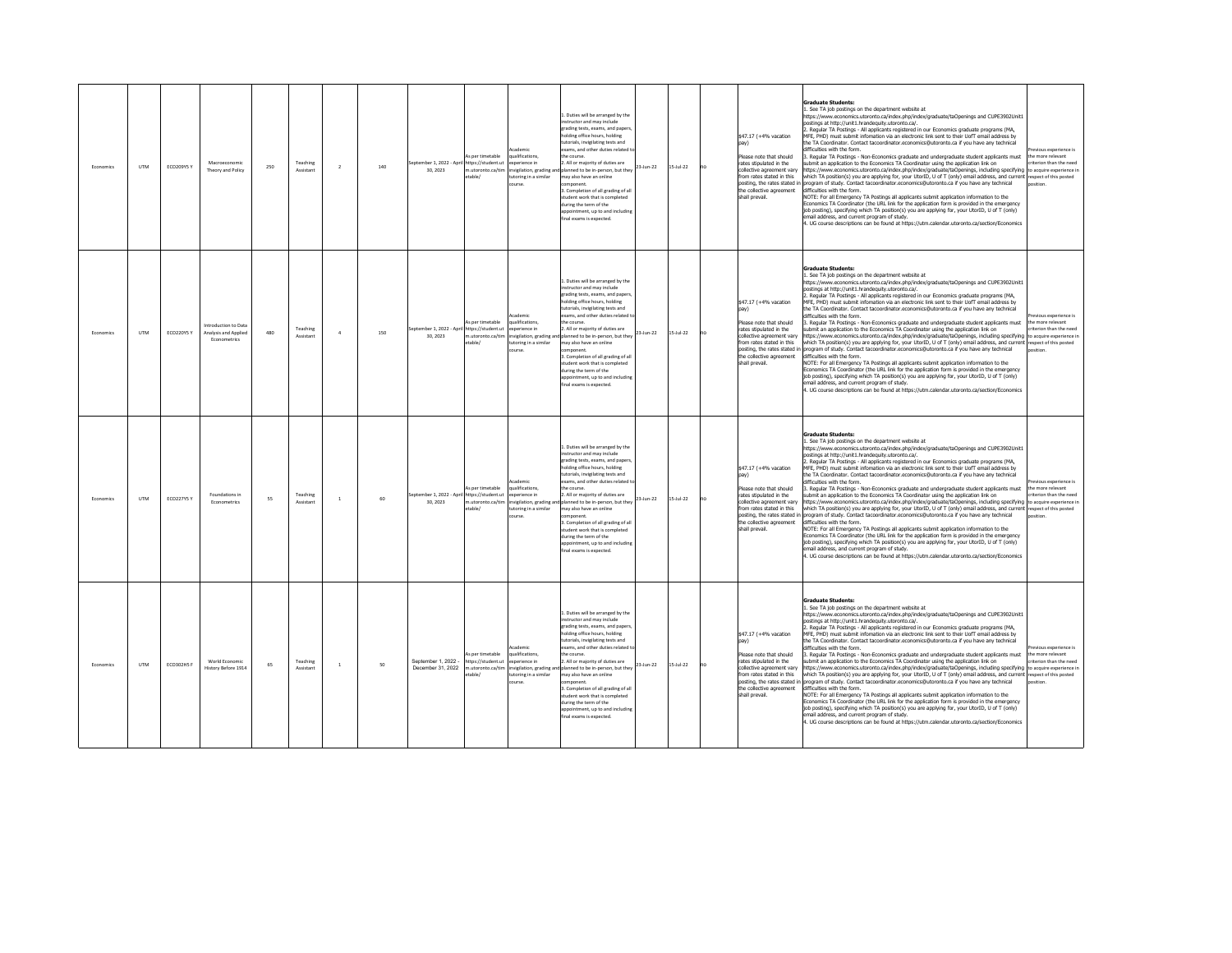| Economics | <b>UTM</b> | <b>ECO303HS S</b> | World Economic<br>History After 1914 | 65  | Teaching<br>Assistant | $\mathbf{1}$ | 50  | anuary 1, 2023 - April 30, https://student.ut<br>2023 | As per timetable<br>n.utoronto.ca/tim<br>etable/                      | cademic<br>ualifications<br>xperience in<br>nvigilation, grading and<br>utoring in a similar<br>course.                          | . Duties will be arranged by the<br>structor and may include<br>grading tests, exams, and papers<br>olding office hours holding<br>tutorials, invigilating tests and<br>vams, and other duties related t<br>e course<br>. All or majority of duties are<br>23-Jun-22<br>anned to be in-person, but they<br>may also have an online<br><i>imponent</i><br>. Completion of all grading of all<br>tudent work that is completed<br>during the term of the<br>opointment, up to and includin<br>nal exams is expected.                      | $15 - \frac{1}{22}$ | no | \$47.64 (+4% vacation<br>Please note that should<br>rates stipulated in the<br>collective agreement varv<br>from rates stated in this<br>posting, the rates stated in<br>the collective agreement<br>shall prevail.         | <b>Graduate Students:</b><br>See TA job postings on the department website at<br>https://www.economics.utoronto.ca/index.php/index/graduate/taOpenings and CUPE3902Unit1<br>ostings at http://unit1.hrandequity.utoronto.ca/.<br>. Regular TA Postings - All applicants registered in our Economics graduate programs (MA,<br>MFE, PHD) must submit infomation via an electronic link sent to their UofT email address by<br>he TA Coordinator. Contact tacoordinator.economics@utoronto.ca if you have any technical<br>difficulties with the form.<br>Regular TA Postings - Non-Economics graduate and undergraduate student applicants must<br>bmit an application to the Economics TA Coordinator using the application link on<br>https://www.economics.utoronto.ca/index.php/index/graduate/taOpenings, including specifying to acquire experience in<br>which TA position(s) you are applying for, your UtorID, U of T (only) email address, and current respect of this posted<br>rogram of study. Contact tacoordinator.economics@utoronto.ca if you have any technical<br>lifficulties with the form.<br>VOTE: For all Emergency TA Postings all applicants submit application information to the<br>Economics TA Coordinator (the URL link for the application form is provided in the emergency<br>ob posting), specifying which TA position(s) you are applying for, your UtorID, U of T (only)<br>mail address, and current program of study.<br>. UG course descriptions can be found at https://utm.calendar.utoronto.ca/section/Economics       | vinus experience is<br>the more relevant<br>riterion than the need                             |
|-----------|------------|-------------------|--------------------------------------|-----|-----------------------|--------------|-----|-------------------------------------------------------|-----------------------------------------------------------------------|----------------------------------------------------------------------------------------------------------------------------------|-----------------------------------------------------------------------------------------------------------------------------------------------------------------------------------------------------------------------------------------------------------------------------------------------------------------------------------------------------------------------------------------------------------------------------------------------------------------------------------------------------------------------------------------|---------------------|----|-----------------------------------------------------------------------------------------------------------------------------------------------------------------------------------------------------------------------------|------------------------------------------------------------------------------------------------------------------------------------------------------------------------------------------------------------------------------------------------------------------------------------------------------------------------------------------------------------------------------------------------------------------------------------------------------------------------------------------------------------------------------------------------------------------------------------------------------------------------------------------------------------------------------------------------------------------------------------------------------------------------------------------------------------------------------------------------------------------------------------------------------------------------------------------------------------------------------------------------------------------------------------------------------------------------------------------------------------------------------------------------------------------------------------------------------------------------------------------------------------------------------------------------------------------------------------------------------------------------------------------------------------------------------------------------------------------------------------------------------------------------------------------------------------------|------------------------------------------------------------------------------------------------|
| Economics | <b>UTM</b> | ECO311HSF         | <b>Pricing Strategies</b>            | 50  | Teaching<br>Assistant | $\mathbf{1}$ | 40  | September 1, 2022 -<br>December 31 2022               | is per timetable<br>https://student.ut<br>table/                      | <b>Arademir</b><br>aualifications<br>merience in<br>m.utoronto.ca/tim invigilation, grading an<br>utoring in a similar<br>ourse. | 1. Duties will be arranged by the<br>nstructor and may include<br>grading tests, exams, and papers<br>holding office hours, holding<br>utorials, invigilating tests and<br>vams, and other duties related t<br>the course.<br>2. All or majority of duties are<br>$23$ -Jun-22<br>d planned to be in-person, but they<br>nay also have an online<br>omponent.<br>. Completion of all grading of all<br>tudent work that is completed<br>uring the term of the<br>ppointment, up to and including<br>inal exams is expected.             | $15 -$ Jul-22       |    | \$47.17 (+4% vacation<br>Please note that should<br>rates stipulated in the<br>collective agreement vary<br>from rates stated in this<br>posting, the rates stated in<br>the collective agreement<br>shall prevail.         | <b>Graduate Students:</b><br>1. See TA job postings on the department website at<br>https://www.economics.utoronto.ca/index.php/index/graduate/taOpenings and CUPE3902Unit1<br>ostings at http://unit1.hrandequity.utoronto.ca/.<br>. Regular TA Postings - All applicants registered in our Economics graduate programs (MA,<br>MFE, PHD) must submit infomation via an electronic link sent to their UofT email address by<br>he TA Coordinator, Contact tacoordinator, economics@utoronto.ca if you have any technical<br>difficulties with the form.<br>. Regular TA Postings - Non-Economics graduate and undergraduate student applicants must<br>ubmit an application to the Economics TA Coordinator using the application link on<br>https://www.economics.utoronto.ca/index.php/index/graduate/taOpenings, including specifying to acquire experience in<br>which TA position(s) you are applying for, your UtorID, U of T (only) email address, and current respect of this posted<br>program of study. Contact tacoordinator.economics@utoronto.ca if you have any technical<br>difficulties with the form.<br>NOTE: For all Emergency TA Postings all applicants submit application information to the<br>conomics TA Coordinator (the URL link for the application form is provided in the emergency<br>job posting), specifying which TA position(s) you are applying for, your UtorID, U of T (only)<br>mail address, and current program of study.<br>UG course descriptions can be found at https://utm.calendar.utoronto.ca/section/Economics | vious experience is<br>the more relevant<br>riterion than the need                             |
| Economics | <b>UTM</b> | <b>ECO313H5 S</b> | Environmental<br>Fronomics           | 50  | Teaching<br>Assistant | $\mathbf{1}$ | 40  | anuary 1, 2023 - April 30. https://student.ut<br>2023 | As per timetable<br>n.utoronto.ca/tim<br>etable/                      | cademic<br>qualifications.<br>experience in<br>nvigilation, grading a<br>utoring in a similar                                    | . Duties will be arranged by the<br>structor and may include<br>grading tests, exams, and papers<br>Iding office hours, holding<br>utorials, invigilating tests and<br>cams, and other duties related<br>the course.<br>2. All or majority of duties are<br>23-Jun-22<br>planned to be in-person, but they<br>may also have an online<br>nponent.<br>3. Completion of all grading of all<br>tudent work that is completed<br>during the term of the<br>ppointment, up to and includin<br>inal exams is expected                         | $5 -$ Jul-22        |    | \$47,64 (+4% vacation<br>pay)<br>Please note that should<br>rates stinulated in the<br>collective agreement varv<br>from rates stated in this<br>posting, the rates stated in<br>the collective agreement<br>shall prevail. | <b>Graduate Students:</b><br>. See TA job postings on the department website at<br>https://www.economics.utoronto.ca/index.php/index/graduate/taOpenings and CUPE3902Unit1<br>oostings at http://unit1.hrandeguity.utoronto.ca/.<br>2. Regular TA Postings - All applicants registered in our Economics graduate programs (MA,<br>MEE. PHD) must submit infomation via an electronic link sent to their UofT email address by<br>the TA Coordinator. Contact tacoordinator.economics@utoronto.ca if you have any technical<br>lifficulties with the form.<br>. Regular TA Postings - Non-Economics graduate and undergraduate student applicants must<br>submit an application to the Economics TA Coordinator using the application link on<br>https://www.economics.utoronto.ca/index.php/index/graduate/taOpenings, including specifying<br>vhich TA position(s) you are applying for, your UtorID, U of T (only) email address, and current respect of this posted<br>rogram of study. Contact tacoordinator.economics@utoronto.ca if you have any technical<br>difficulties with the form.<br>NOTE: For all Emergency TA Postings all applicants submit application information to the<br>conomics TA Coordinator (the URL link for the application form is provided in the emergency<br>job posting), specifying which TA position(s) you are applying for, your UtorID, U of T (only)<br>email address, and current program of study.<br>UG course descriptions can be found at https://utm.calendar.utoronto.ca/section/Economics                        | evious experience is<br>the more relevant<br>riterion than the need<br>to acquire experience i |
| Economic: | <b>UTM</b> | ECO320HS F        | An Economic Analysi<br>of Law        | 100 | Teaching<br>Assistant | $\,1\,$      | 110 | Sentember 1 2022 -<br>December 31 2022                | is per timetable<br>https://student.ut<br>m utoronto ca/tim<br>table/ | <b>Arademir</b><br>qualifications,<br>soerience in<br>utoring in a similar<br>urse                                               | 1 Duties will be arranged by the<br>instructor and may include<br>rading tests, exams, and papers<br>olding office hours, holding<br>torials, invigilating tests and<br>xams, and other duties related<br>le course.<br>2. All or majority of duties are<br>23-Jun-22<br>invigilation, grading and planned to be in-person, but they<br>may also have an online<br>mponent.<br>. Completion of all grading of all<br>tudent work that is completed<br>uring the term of the<br>pointment, up to and including<br>nal exams is expected. | $15 -$ Jul-22       | no | \$47.17 (+4% vacation<br>Please note that should<br>rates stinulated in the<br>collective agreement vary<br>from rates stated in this<br>posting, the rates stated in<br>the collective agreement<br>shall prevail.         | <b>Graduate Students:</b><br>1. See TA job postings on the department website at<br>https://www.economics.utoronto.ca/index.php/index/graduate/taOpenings and CUPE3902Unit1<br>oostings at http://unit1.hrandeguity.utoronto.ca/.<br>Regular TA Postings - All applicants registered in our Economics graduate programs (MA,<br>MEE. PHD) must submit infomation via an electronic link sent to their UofT email address by<br>he TA Coordinator. Contact tacoordinator.economics@utoronto.ca if you have any technical<br>difficulties with the form.<br>Regular TA Postings - Non-Economics graduate and undergraduate student applicants must<br>ubmit an application to the Economics TA Coordinator using the application link on<br>https://www.economics.utoronto.ca/index.php/index/graduate/taOpenings.including specifying to acquire experience in<br>which TA position(s) you are applying for, your UtorID, U of T (only) email address, and current respect of this posted<br>program of study. Contact tacoordinator.economics@utoronto.ca if you have any technical<br>lifficulties with the form.<br>NOTE: For all Emergency TA Postings all applicants submit application information to the<br>conomics TA Coordinator (the URL link for the application form is provided in the emergency<br>job posting), specifying which TA position(s) you are applying for, your UtorID, U of T (only)<br>nail address, and current program of study.<br>4. UG course descriptions can be found at https://utm.calendar.utoronto.ca/section/Economics   | evious experience is<br>the more relevant<br>riterion than the need                            |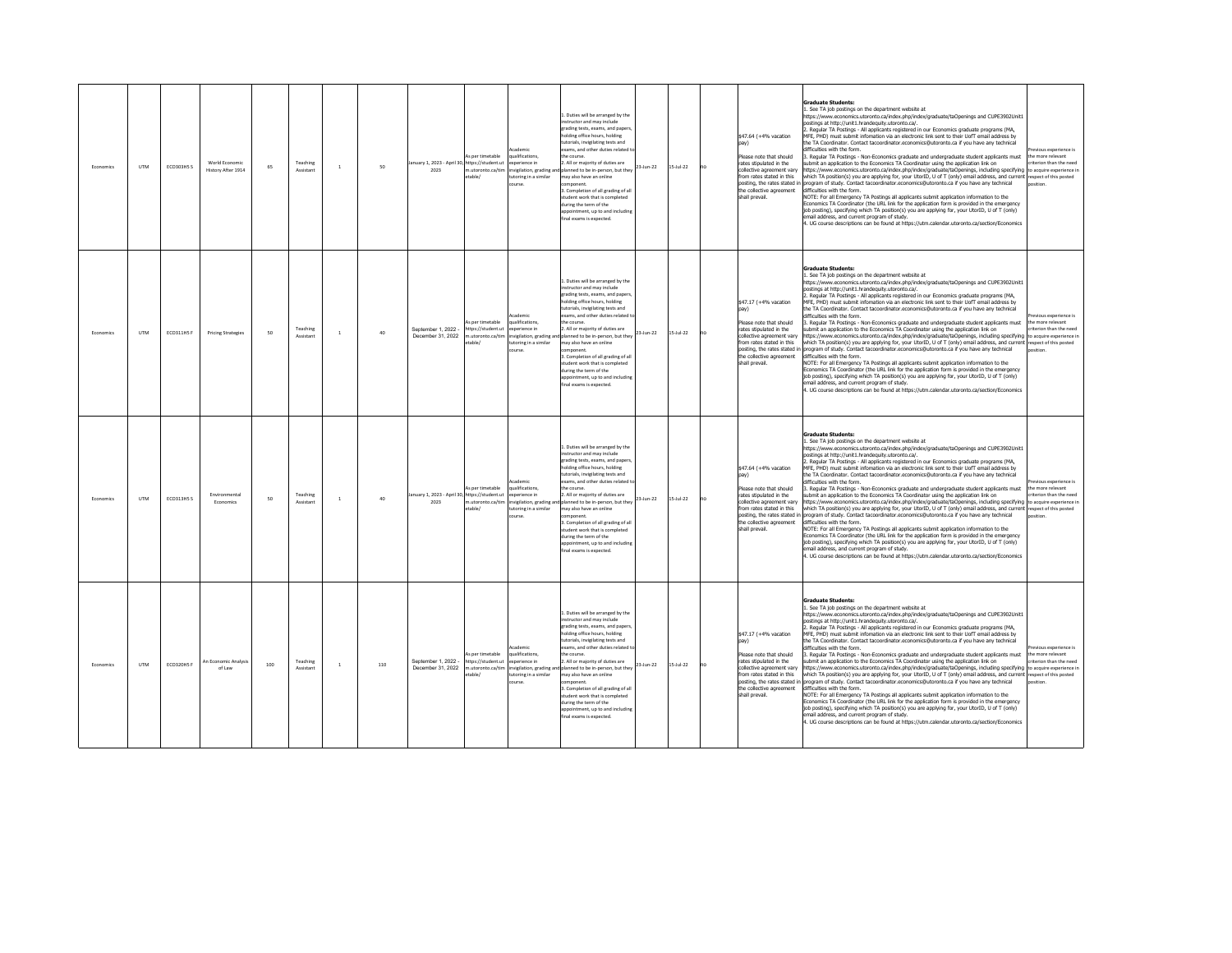| Economics | <b>UTM</b> | <b>ECO321HS S</b> | An Economic Analysi<br>of Law       | 75 | Teaching<br>Assistant | $\mathbf{1}$ | 100 | anuary 1, 2023 - April 30, https://student.ut<br>2023  | As per timetable<br>n.utoronto.ca/tim<br>table/                      | cademic<br>ualifications<br>perience in<br>nvigilation, grading and<br>utoring in a similar<br>ourse. | L. Duties will be arranged by the<br>structor and may include<br>erading tests, exams, and paper:<br>holding office hours holding<br>tutorials, invigilating tests and<br>exams, and other duties related to<br>e course.<br>. All or majority of duties are<br>slanned to be in-person, but they<br>may also have an online<br>mponent.<br>3. Completion of all grading of all<br>tudent work that is completed<br>during the term of the<br>ppointment, up to and including<br>nal exams is expected.                   | 23-Jun-22 | $15 - \frac{1}{22}$ | no | \$47.64 (+4% vacation<br>Please note that should<br>rates stipulated in the<br>collective agreement varv<br>from rates stated in this<br>posting, the rates stated in<br>the collective agreement<br>shall prevail. | <b>Graduate Students:</b><br>. See TA job postings on the department website at<br>https://www.economics.utoronto.ca/index.php/index/graduate/taOpenings and CUPE3902Unit1<br>ostings at http://unit1.hrandequity.utoronto.ca/.<br>. Regular TA Postings - All applicants registered in our Economics graduate programs (MA,<br>MFE. PHD) must submit infomation via an electronic link sent to their UofT email address by<br>the TA Coordinator. Contact tacoordinator.economics@utoronto.ca if you have any technical<br>difficulties with the form.<br>Regular TA Postings - Non-Economics graduate and undergraduate student applicants must<br>ubmit an application to the Economics TA Coordinator using the application link on<br>https://www.economics.utoronto.ca/index.php/index/graduate/taOpenings, including specifying to acquire experience in<br>which TA position(s) you are applying for, your UtorID, U of T (only) email address, and current respect of this posted<br>orogram of study. Contact tacoordinator economics@utoronto.ca if you have any technical<br>difficulties with the form.<br>NOTE: For all Emergency TA Postings all applicants submit application information to the<br>Economics TA Coordinator (the URL link for the application form is provided in the emergency<br>job posting), specifying which TA position(s) you are applying for, your UtorID, U of T (only)<br>email address, and current program of study.<br>UG course descriptions can be found at https://utm.calendar.utoronto.ca/section/Economics                                    | vinus experience is<br>the more relevant<br>riterion than the need                             |
|-----------|------------|-------------------|-------------------------------------|----|-----------------------|--------------|-----|--------------------------------------------------------|----------------------------------------------------------------------|-------------------------------------------------------------------------------------------------------|---------------------------------------------------------------------------------------------------------------------------------------------------------------------------------------------------------------------------------------------------------------------------------------------------------------------------------------------------------------------------------------------------------------------------------------------------------------------------------------------------------------------------|-----------|---------------------|----|---------------------------------------------------------------------------------------------------------------------------------------------------------------------------------------------------------------------|----------------------------------------------------------------------------------------------------------------------------------------------------------------------------------------------------------------------------------------------------------------------------------------------------------------------------------------------------------------------------------------------------------------------------------------------------------------------------------------------------------------------------------------------------------------------------------------------------------------------------------------------------------------------------------------------------------------------------------------------------------------------------------------------------------------------------------------------------------------------------------------------------------------------------------------------------------------------------------------------------------------------------------------------------------------------------------------------------------------------------------------------------------------------------------------------------------------------------------------------------------------------------------------------------------------------------------------------------------------------------------------------------------------------------------------------------------------------------------------------------------------------------------------------------------------------------------------------------|------------------------------------------------------------------------------------------------|
| Economics | <b>UTM</b> | <b>ECO324H5 F</b> | Fronomics<br>Development            | 50 | Teaching<br>Assistant | $\mathbf{1}$ | 50  | September 1, 2022 -<br>December 31, 2022               | As per timetable<br>https://student.ut<br>m.utoronto.ca/tim<br>able/ | cademic<br>ualifications<br>merience in<br>nvigilation, grading an<br>toring in a similar<br>burse    | L. Duties will be arranged by the<br>structor and may include<br>grading tests, exams, and papers<br>olding office hours, holding<br>utorials, invigilating tests and<br>exams, and other duties related t<br>the course.<br>2. All or majority of duties are<br>d planned to be in-person, but they<br>nay also have an online<br>mponent.<br>3. Completion of all grading of all<br>tudent work that is completed<br>during the term of the<br>ppointment, up to and including<br>final exams is expected.              | 23-Jun-22 | $15 -$ Jul-22       | no | \$47.17 (+4% vacation<br>Please note that should<br>rates stipulated in the<br>collective agreement varv<br>from rates stated in this<br>the collective agreement<br>shall prevail.                                 | <b>Graduate Students:</b><br>1. See TA job postings on the department website at<br>https://www.economics.utoronto.ca/index.php/index/graduate/taOpenings and CUPE3902Unit1<br>ostings at http://unit1.hrandeguity.utoronto.ca/.<br>. Regular TA Postings - All applicants registered in our Economics graduate programs (MA.<br>MFE. PHD) must submit infomation via an electronic link sent to their UofT email address by<br>the TA Coordinator. Contact tacoordinator.economics@utoronto.ca if you have any technical<br>difficulties with the form.<br>3. Regular TA Postings - Non-Economics graduate and undergraduate student applicants must<br>submit an application to the Economics TA Coordinator using the application link on<br>https://www.economics.utoronto.ca/index.php/index/graduate/taOpenings, including specifying to acquire experience in<br>which TA position(s) you are applying for, your UtorID, U of T (only) email address, and current respect of this posted<br>posting, the rates stated in program of study. Contact tacoordinator.economics@utoronto.ca if you have any technical<br>difficulties with the form.<br>NOTE: For all Emergency TA Postings all applicants submit application information to the<br>conomics TA Coordinator (the URL link for the application form is provided in the emergency<br>job posting), specifying which TA position(s) you are applying for, your UtorID, U of T (only)<br>mail address, and current program of study.<br>4. UG course descriptions can be found at https://utm.calendar.utoronto.ca/section/Economics | vious experience is<br>the more relevant<br>riterion than the need                             |
| Economics | <b>UTM</b> | <b>ECO325H5 S</b> | Advanced Fronomi<br>Theory - Macro  | 55 | Teaching<br>Assistant | $\mathbf{1}$ | 50  | lanuary 1, 2023 - April 30, https://student.ut<br>2023 | As per timetable<br>n.utoronto.ca/tim<br>table/                      | cademic<br>ualifications.<br>merience in<br>vigilation, grading a<br>toring in a similar              | L. Duties will be arranged by the<br>structor and may include<br>grading tests, exams, and papers<br>olding office hours, holding<br>utorials, invigilating tests and<br>xams, and other duties related<br>the course.<br>. All or majority of duties are<br>planned to be in-person, but they<br>may also have an online<br>3. Completion of all grading of all<br>tudent work that is completed<br>during the term of the<br>sppointment, up to and including<br>final exams is expected.                               | 23-Jun-22 | $5 -$ Jul-22        |    | \$47,64 (+4% vacation<br>Please note that should<br>rates stinulated in the<br>collective agreement varv<br>from rates stated in this<br>posting, the rates stated in<br>the collective agreement<br>shall prevail. | <b>Graduate Students:</b><br>1. See TA job postings on the department website at<br>https://www.economics.utoronto.ca/index.php/index/graduate/taOpenings and CUPE3902Unit1<br>postings at http://unit1.hrandeguity.utoronto.ca/.<br>. Regular TA Postings - All applicants registered in our Economics graduate programs (MA,<br>MEE. PHD) must submit information via an electronic link sent to their UofT email address by<br>the TA Coordinator. Contact tacoordinator.economics@utoronto.ca if you have any technical<br>lifficulties with the form.<br>. Regular TA Postings - Non-Economics graduate and undergraduate student applicants must<br>submit an application to the Economics TA Coordinator using the application link on<br>https://www.economics.utoronto.ca/index.php/index/graduate/taOpenings, including specifying<br>which TA position(s) you are applying for, your UtorID, U of T (only) email address, and current respect of this posted<br>rogram of study. Contact tacoordinator.economics@utoronto.ca if you have any technical<br>difficulties with the form.<br>NOTE: For all Emergency TA Postings all applicants submit application information to the<br>Economics TA Coordinator (the URL link for the application form is provided in the emergency<br>job posting), specifying which TA position(s) you are applying for, your UtorID, U of T (only)<br>email address, and current program of study.<br>4. UG course descriptions can be found at https://utm.calendar.utoronto.ca/section/Economics                                                     | evious experience is<br>the more relevant<br>riterion than the need<br>to acquire experience i |
| Economic  | <b>UTM</b> | ECO326HSF         | Advanced Economic<br>Theory - Micro | 55 | Teaching<br>Assistant | $\mathbf{1}$ | 70  | Sentember 1 2022<br>December 31 2022                   | As per timetable<br>https://student.ut<br>n utoronto ca/tim<br>able/ | cademic<br>ualifications,<br>werience in<br>toring in a similar                                       | 1 Duties will be arranged by the<br>nstructor and may include<br>rading tests, exams, and paper:<br>olding office hours, holding<br>utorials, invigilating tests and<br>exams, and other duties related<br>he course.<br>. All or majority of duties are<br>nvigilation, grading and planned to be in-person, but they<br>may also have an online<br>nponent.<br>Completion of all grading of all<br>tudent work that is completed<br>during the term of the<br>pointment, up to and including<br>inal exams is expected. | 23-Jun-22 | $15 -$ Jul-22       | no | \$47.17 (+4% vacation<br>Please note that should<br>rates stinulated in the<br>collective agreement vary<br>from rates stated in this<br>the collective agreement<br>shall prevail.                                 | <b>Graduate Students:</b><br>1. See TA job postings on the department website at<br>https://www.economics.utoronto.ca/index.php/index/graduate/taOpenings and CUPE3902Unit1<br>postings at http://unit1.hrandequity.utoronto.ca/.<br>. Regular TA Postings - All applicants registered in our Economics graduate programs (MA,<br>MFF. PHD) must submit infomation via an electronic link sent to their UofT email address by<br>he TA Coordinator. Contact tacoordinator.economics@utoronto.ca if you have any technical<br>difficulties with the form.<br>Regular TA Postings - Non-Economics graduate and undergraduate student applicants must<br>ubmit an application to the Economics TA Coordinator using the application link on<br>https://www.economics.utoronto.ca/index.php/index/graduate/taOpenings.including.specifying_to.acquire.experience.in<br>which TA position(s) you are applying for, your UtorID, U of T (only) email address, and current respect of this posted<br>posting, the rates stated in program of study. Contact tacoordinator.economics@utoronto.ca if you have any technical<br>difficulties with the form.<br>NOTE: For all Emergency TA Postings all applicants submit application information to the<br>Economics TA Coordinator (the URL link for the application form is provided in the emergency<br>job posting), specifying which TA position(s) you are applying for, your UtorID, U of T (only)<br>mail address, and current program of study.<br>4. UG course descriptions can be found at https://utm.calendar.utoronto.ca/section/Economics     | evious experience is<br>the more relevant<br>riterion than the need<br><b>noition</b>          |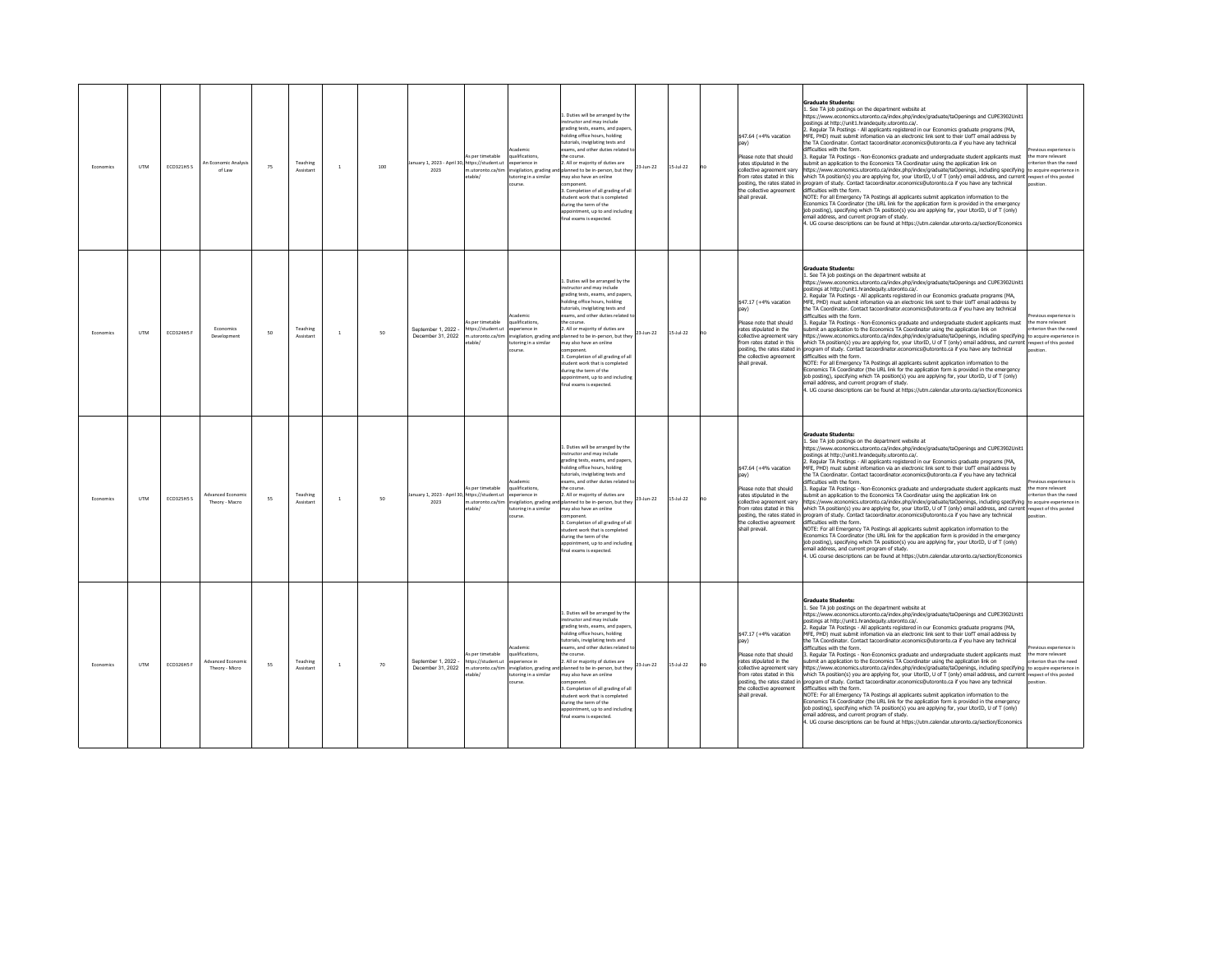| Fronomics | <b>LITM</b> | ECO335H5F         | Public Economics<br>Global Warming,<br>Biodiversity Loss and<br>Inequality | 50  | Teaching<br>Assistant | $\mathbf{1}$   | 50  | September 1, 2022 -<br>December 31, 2022              | s per timetable<br>https://student.ut<br>m.utoronto.ca/tim<br>table/ | <b>rademir</b><br>ualifications,<br>soerience in<br>invigilation, grading and<br>utoring in a similar<br>course. | 1. Duties will be arranged by the<br>nstructor and may include<br>grading tests, exams, and paper<br>olding office hours, holding<br>utorials, invigilating tests and<br>xams, and other duties related t<br>e course<br>. All or majority of duties are<br>23-Jun-22<br>lanned to be in-person, but they<br>may also have an online<br>mponent.<br>3. Completion of all grading of all<br>tudent work that is completed<br>luring the term of the<br>opointment, up to and includin<br>al exams is expected.                                              | $15 - \frac{1}{22}$ | no | \$47.17 (+4% vacation<br>Please note that should<br>rates stipulated in the<br>collective agreement varv<br>from rates stated in this<br>posting, the rates stated in<br>the collective agreement<br>shall prevail.         | Graduate Students:<br>See TA job postings on the department website at<br>https://www.economics.utoronto.ca/index.php/index/graduate/taOpenings and CUPE3902Unit1<br>ostings at http://unit1.hrandequity.utoronto.ca/.<br>Regular TA Postings - All applicants registered in our Economics graduate programs (MA,<br>MFE, PHD) must submit infomation via an electronic link sent to their UofT email address by<br>ne TA Coordinator. Contact tacoordinator.economics@utoronto.ca if you have any technical<br>difficulties with the form<br>Regular TA Postings - Non-Economics graduate and undergraduate student applicants must<br>ubmit an application to the Economics TA Coordinator using the application link on<br>ttps://www.economics.utoronto.ca/index.php/index/graduate/taOpenings, including specifying to acquire experience in<br>which TA position(s) you are applying for, your UtorID, U of T (only) email address, and current respect of this posted<br>rogram of study. Contact tacoordinator.economics@utoronto.ca if you have any technical<br>lifficulties with the form.<br>VOTE: For all Emergency TA Postings all applicants submit application information to the<br>Economics TA Coordinator (the URL link for the application form is provided in the emergency<br>job posting), specifying which TA position(s) you are applying for, your UtorID, U of T (only)<br>mail address, and current program of study.<br>4. UG course descriptions can be found at https://utm.calendar.utoronto.ca/section/Economics                                        | vious experience is<br>he more relevant<br>riterion than the need                               |
|-----------|-------------|-------------------|----------------------------------------------------------------------------|-----|-----------------------|----------------|-----|-------------------------------------------------------|----------------------------------------------------------------------|------------------------------------------------------------------------------------------------------------------|------------------------------------------------------------------------------------------------------------------------------------------------------------------------------------------------------------------------------------------------------------------------------------------------------------------------------------------------------------------------------------------------------------------------------------------------------------------------------------------------------------------------------------------------------------|---------------------|----|-----------------------------------------------------------------------------------------------------------------------------------------------------------------------------------------------------------------------------|-------------------------------------------------------------------------------------------------------------------------------------------------------------------------------------------------------------------------------------------------------------------------------------------------------------------------------------------------------------------------------------------------------------------------------------------------------------------------------------------------------------------------------------------------------------------------------------------------------------------------------------------------------------------------------------------------------------------------------------------------------------------------------------------------------------------------------------------------------------------------------------------------------------------------------------------------------------------------------------------------------------------------------------------------------------------------------------------------------------------------------------------------------------------------------------------------------------------------------------------------------------------------------------------------------------------------------------------------------------------------------------------------------------------------------------------------------------------------------------------------------------------------------------------------------------------------------------------|-------------------------------------------------------------------------------------------------|
| Economics | <b>UTM</b>  | <b>ECO343HS F</b> | bour Economics and<br>Public Policy                                        | 80  | Teaching<br>Assistan  | $\mathbf{1}$   | 120 | September 1, 2022 -<br>December 31, 2022              | As per timetable<br>https://student.ut<br>table/                     | cademic<br>qualifications.<br>xperience in<br>utoring in a similar<br>purse.                                     | . Duties will be arranged by the<br>nstructor and may include<br>rading tests, exams, and papers<br>holding office hours, holding<br>utorials, invigilating tests and<br>xams, and other duties related<br>the course<br>2. All or majority of duties are<br>23-Jun-22<br>m.utoronto.ca/tim invigilation, grading and planned to be in-person, but they<br>hay also have an online<br>mponent.<br>Completion of all grading of all<br>tudent work that is completed<br>uring the term of the<br>pointment, up to and including<br>inal exams is expected.  | $15 -$ Jul-22       | no | \$47.17 (+4% vacation<br>Please note that should<br>rates stipulated in the<br>collective agreement vary<br>from rates stated in this<br>the collective agreement<br>shall prevail.                                         | <b>Graduate Students:</b><br>. See TA job postings on the department website at<br>https://www.economics.utoronto.ca/index.php/index/graduate/taOpenings and CUPE3902Unit1<br>ostings at http://unit1.hrandequity.utoronto.ca/.<br>Regular TA Postings - All applicants registered in our Economics graduate programs (MA,<br>MFE, PHD) must submit infomation via an electronic link sent to their UofT email address by<br>he TA Coordinator. Contact tacoordinator.economics@utoronto.ca if you have any technical<br>lifficulties with the form.<br>3. Regular TA Postings - Non-Economics graduate and undergraduate student applicants must<br>bmit an application to the Economics TA Coordinator using the application link on<br>ittps://www.economics.utoronto.ca/index.php/index/graduate/taOpenings, including specifying to acquire experience in<br>vhich TA position(s) you are applying for, your UtorID, U of T (only) email address, and current respect of this posted<br>posting, the rates stated in program of study. Contact tacoordinator.economics@utoronto.ca if you have any technical<br>lifficulties with the form.<br>NOTE: For all Emergency TA Postings all applicants submit application information to the<br>conomics TA Coordinator (the URL link for the application form is provided in the emergency<br>job posting), specifying which TA position(s) you are applying for, your UtorID, U of T (only)<br>mail address, and current program of study.<br>UG course descriptions can be found at https://utm.calendar.utoronto.ca/section/Economics | vious experience is<br>the more relevant<br>riterion than the need                              |
| Fronomics | <b>UTM</b>  | <b>ECO344H5 S</b> | hour Fronomics an<br>Market Frictions                                      | 100 | Teaching<br>Assistan  | $\mathbf{1}$   | 80  | anuary 1, 2023 - April 30, https://student.ut<br>2023 | As ner timetable<br>1.utoronto.ca/tim<br>etable/                     | <b>Academic</b><br>aualifications<br>experience in<br>wigilation, grading ar<br>utoring in a similar<br>ourse    | 1. Duties will be arranged by the<br>structor and may include<br>grading tests, exams, and papers<br>olding office hours, holding<br>tutorials, invigilating tests and<br>xams, and other duties related<br>the course<br>2. All or majority of duties are<br>23-Jun-22<br>planned to be in-person, but they<br>may also have an online<br>nponent<br>3. Completion of all grading of all<br>tudent work that is completed<br>during the term of the<br>ppointment up to and includin<br>inal exams is expected                                            | $5 -$ Jul-22        |    | \$47.64 (+4% vacation<br>pay)<br>Please note that should<br>rates stipulated in the<br>collective agreement vary<br>from rates stated in this<br>posting, the rates stated in<br>the collective agreement<br>shall prevail. | <b>Graduate Students:</b><br>. See TA job postings on the department website at<br>https://www.economics.utoronto.ca/index.php/index/graduate/taOpenings and CUPE3902Unit1<br>ostinos at http://unit1.hrandequity.utoronto.ca/.<br>. Regular TA Postings - All applicants registered in our Economics graduate programs (MA,<br>MEE. PHD) must submit information via an electronic link sent to their UofT email address by<br>the TA Coordinator, Contact tacoordinator, economics@utoronto.ca if you have any technical<br>lifficulties with the form.<br>. Regular TA Postings - Non-Economics graduate and undergraduate student applicants must<br>submit an application to the Economics TA Coordinator using the application link on<br>ttps://www.economics.utoronto.ca/index.php/index/graduate/taOpenings, including specifying<br>hich TA position(s) you are applying for, your UtorID, U of T (only) email address, and current respect of this posted<br>ogram of study. Contact tacoordinator.economics@utoronto.ca if you have any technical<br>difficulties with the form.<br>NOTE: For all Emergency TA Postings all applicants submit application information to the<br>conomics TA Coordinator (the URL link for the application form is provided in the emergency<br>ob posting), specifying which TA position(s) you are applying for, your UtorID, U of T (only)<br>email address, and current program of study.<br>. UG course descriptions can be found at https://utm.calendar.utoronto.ca/section/Economics                                                   | evious experience is<br>the more relevant.<br>riterion than the need<br>to acquire experience i |
| Economic: | <b>UTM</b>  | ECO349H5 F        | Money, Banking &<br><b>Financial Markets</b>                               | 200 | Teaching<br>Assistant | $\overline{2}$ | 90  | Sentember 1 2022 -<br>December 31 2022                | s per timetable<br>https://student.ut<br>table/                      | Academic<br>qualifications,<br>soerience in<br>toring in a similar<br>burse                                      | 1. Duties will be arranged by the<br>nstructor and may include<br>rading tests, exams, and papers<br>olding office hours, holding<br>torials, invigilating tests and<br>xams, and other duties related<br>he course.<br>2. All or majority of duties are<br>23-Jun-22<br>m.utoronto.ca/tim invigilation, grading and planned to be in-person, but they<br>nay also have an online<br>mponent.<br>. Completion of all grading of all<br>tudent work that is completed<br>uring the term of the<br>spointment, up to and including<br>nal exams is expected. | $15 -$ Jul-22       | no | \$47.17 (+4% vacation<br>Please note that should<br>rates stinulated in the<br>collective agreement vary<br>from rates stated in this<br>posting, the rates stated in<br>the collective agreement<br>shall prevail.         | <b>Graduate Students:</b><br>1. See TA job postings on the department website at<br>https://www.economics.utoronto.ca/index.php/index/graduate/taOpenings and CUPE3902Unit1<br>nostinos at http://unit1.hrandequity.utoronto.ca/.<br>Regular TA Postings - All applicants registered in our Economics graduate programs (MA,<br>MEE. PHD) must submit infomation via an electronic link sent to their UofT email address by<br>he TA Coordinator, Contact tacoordinator.economics@utoronto.ca if you have any technical<br>lifficulties with the form.<br>Regular TA Postings - Non-Economics graduate and undergraduate student applicants must<br>ubmit an application to the Economics TA Coordinator using the application link on<br>https://www.economics.utoronto.ca/index.php/index/graduate/taOpenings, including specifying to acquire experience in<br>which TA position(s) you are applying for, your UtorID, U of T (only) email address, and current respect of this posted<br>program of study. Contact tacoordinator.economics@utoronto.ca if you have any technical<br>lifficulties with the form.<br>NOTE: For all Emergency TA Postings all applicants submit application information to the<br>conomics TA Coordinator (the URL link for the application form is provided in the emergency<br>job posting), specifying which TA position(s) you are applying for, your UtorID, U of T (only)<br>nail address, and current program of study.<br>4. UG course descriptions can be found at https://utm.calendar.utoronto.ca/section/Economics                           | vious experience is<br>the more relevant<br>riterion than the need                              |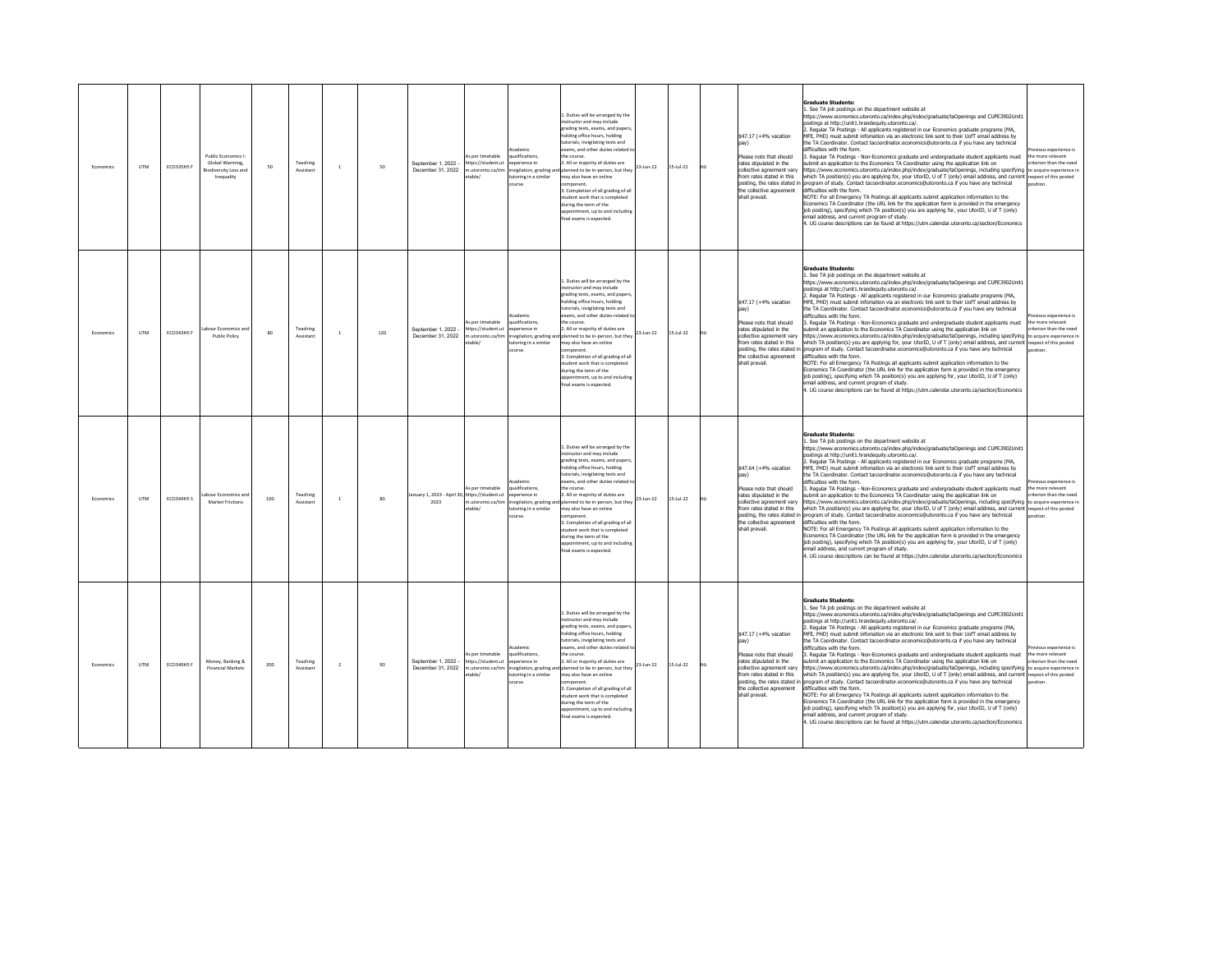| Fronomics | <b>LITM</b> | <b>ECO349H5 S</b> | Money, Banking &<br><b>Financial Markets</b> | 100 | Teaching<br>Assistant | $\mathbf{1}$   | 90 | January 1, 2023 - April 30, https://student.ut<br>2023 | is per timetable<br>m.utoronto.ca/tim<br>etable/                       | ademir<br>ualifications,<br>soerience in<br>invigilation, grading and<br>utoring in a similar<br>course.       | 1. Duties will be arranged by the<br>instructor and may include<br>grading tests, exams, and paper<br>olding office hours, holding<br>utorials, invigilating tests and<br>xams, and other duties related t<br>e course<br>All or majority of duties are<br>23-Jun-22<br>lanned to be in-person, but they<br>may also have an online<br>mponent.<br>3. Completion of all grading of all<br>tudent work that is completed<br>luring the term of the<br>opointment, up to and includin<br>al exams is expected.                                              | $15 - \frac{1}{22}$ | no | \$47.64 (+4% vacation<br>Please note that should<br>rates stipulated in the<br>collective agreement varv<br>from rates stated in this<br>posting, the rates stated in<br>the collective agreement<br>shall prevail.         | Graduate Students:<br>See TA job postings on the department website at<br>https://www.economics.utoronto.ca/index.php/index/graduate/taOpenings and CUPE3902Unit1<br>ostings at http://unit1.hrandequity.utoronto.ca/.<br>Regular TA Postings - All applicants registered in our Economics graduate programs (MA,<br>MFE, PHD) must submit infomation via an electronic link sent to their UofT email address by<br>ne TA Coordinator. Contact tacoordinator.economics@utoronto.ca if you have any technical<br>lifficulties with the form.<br>Regular TA Postings - Non-Economics graduate and undergraduate student applicants must<br>ubmit an application to the Economics TA Coordinator using the application link on<br>ttps://www.economics.utoronto.ca/index.php/index/graduate/taOpenings, including specifying to acquire experience in<br>which TA position(s) you are applying for, your UtorID, U of T (only) email address, and current respect of this posted<br>rogram of study. Contact tacoordinator.economics@utoronto.ca if you have any technical<br>lifficulties with the form.<br>VOTE: For all Emergency TA Postings all applicants submit application information to the<br>Economics TA Coordinator (the URL link for the application form is provided in the emergency<br>job posting), specifying which TA position(s) you are applying for, your UtorID, U of T (only)<br>mail address, and current program of study.<br>4. UG course descriptions can be found at https://utm.calendar.utoronto.ca/section/Economics                                       | vious experience is<br>he more relevant<br>riterion than the need             |
|-----------|-------------|-------------------|----------------------------------------------|-----|-----------------------|----------------|----|--------------------------------------------------------|------------------------------------------------------------------------|----------------------------------------------------------------------------------------------------------------|-----------------------------------------------------------------------------------------------------------------------------------------------------------------------------------------------------------------------------------------------------------------------------------------------------------------------------------------------------------------------------------------------------------------------------------------------------------------------------------------------------------------------------------------------------------|---------------------|----|-----------------------------------------------------------------------------------------------------------------------------------------------------------------------------------------------------------------------------|-------------------------------------------------------------------------------------------------------------------------------------------------------------------------------------------------------------------------------------------------------------------------------------------------------------------------------------------------------------------------------------------------------------------------------------------------------------------------------------------------------------------------------------------------------------------------------------------------------------------------------------------------------------------------------------------------------------------------------------------------------------------------------------------------------------------------------------------------------------------------------------------------------------------------------------------------------------------------------------------------------------------------------------------------------------------------------------------------------------------------------------------------------------------------------------------------------------------------------------------------------------------------------------------------------------------------------------------------------------------------------------------------------------------------------------------------------------------------------------------------------------------------------------------------------------------------------------------|-------------------------------------------------------------------------------|
| Economics | <b>UTM</b>  | ECO351H5 S        | oecial Topics: Macr<br>and psychology        | 50  | Teaching<br>Assistan  | $\mathbf{1}$   | 50 | nuary 1, 2023 - April 30, https://student.ut<br>2023   | As per timetable<br>table/                                             | cademic<br>qualifications,<br>xperience in<br>utoring in a similar<br>purse.                                   | . Duties will be arranged by the<br>nstructor and may include<br>rading tests, exams, and papers<br>holding office hours, holding<br>utorials, invigilating tests and<br>xams, and other duties related<br>the course<br>2. All or majority of duties are<br>23-Jun-22<br>m.utoronto.ca/tim invigilation, grading and planned to be in-person, but they<br>hay also have an online<br>mponent.<br>Completion of all grading of all<br>tudent work that is completed<br>uring the term of the<br>pointment, up to and including<br>inal exams is expected. | $15 - \frac{1}{22}$ | no | \$47.64 (+4% vacation<br>Please note that should<br>rates stipulated in the<br>collective agreement vary<br>from rates stated in this<br>the collective agreement<br>shall prevail.                                         | <b>Graduate Students:</b><br>. See TA job postings on the department website at<br>https://www.economics.utoronto.ca/index.php/index/graduate/taOpenings and CUPE3902Unit1<br>ostings at http://unit1.hrandequity.utoronto.ca/.<br>Regular TA Postings - All applicants registered in our Economics graduate programs (MA,<br>MFE, PHD) must submit infomation via an electronic link sent to their UofT email address by<br>he TA Coordinator. Contact tacoordinator.economics@utoronto.ca if you have any technical<br>lifficulties with the form.<br>3. Regular TA Postings - Non-Economics graduate and undergraduate student applicants must<br>bmit an application to the Economics TA Coordinator using the application link on<br>ittps://www.economics.utoronto.ca/index.php/index/graduate/taOpenings, including specifying to acquire experience in<br>vhich TA position(s) you are applying for, your UtorID, U of T (only) email address, and current respect of this posted<br>posting, the rates stated in program of study. Contact tacoordinator.economics@utoronto.ca if you have any technical<br>lifficulties with the form.<br>NOTE: For all Emergency TA Postings all applicants submit application information to the<br>conomics TA Coordinator (the URL link for the application form is provided in the emergency<br>job posting), specifying which TA position(s) you are applying for, your UtorID, U of T (only)<br>mail address, and current program of study.<br>UG course descriptions can be found at https://utm.calendar.utoronto.ca/section/Economics | vious experience is<br>the more relevant<br>riterion than the need<br>osition |
| Fronomics | <b>UTM</b>  | ECO358H5 F        | <b>Financial Economics</b>                   | 70  | Teaching<br>Assistan  | $\overline{2}$ | 60 | Sentember 1 2022<br>December 31, 2022                  | As ner timetable<br>https://student.ut<br>n.utoronto.ca/tim<br>etable/ | <b>Academic</b><br>aualifications<br>experience in<br>nvigilation, grading ar<br>utoring in a similar<br>ourse | 1. Duties will be arranged by the<br>structor and may include<br>grading tests, exams, and papers<br>olding office hours, holding<br>tutorials, invigilating tests and<br>xams, and other duties related<br>the course<br>2. All or majority of duties are<br>23-Jun-22<br>planned to be in-person, but they<br>may also have an online<br>nponent<br>3. Completion of all grading of all<br>tudent work that is completed<br>during the term of the<br>ppointment up to and including<br>inal exams is expected                                          | $5 -$ Jul-22        |    | \$47.17 (+4% vacation<br>pay)<br>Please note that should<br>rates stipulated in the<br>collective agreement vary<br>from rates stated in this<br>posting, the rates stated in<br>the collective agreement<br>shall prevail. | <b>Graduate Students:</b><br>. See TA job postings on the department website at<br>https://www.economics.utoronto.ca/index.php/index/graduate/taOpenings and CUPE3902Unit1<br>ostinos at http://unit1.hrandequity.utoronto.ca/.<br>. Regular TA Postings - All applicants registered in our Economics graduate programs (MA,<br>MEE. PHD) must submit information via an electronic link sent to their UofT email address by<br>the TA Coordinator, Contact tacoordinator, economics@utoronto.ca if you have any technical<br>lifficulties with the form.<br>. Regular TA Postings - Non-Economics graduate and undergraduate student applicants must<br>submit an application to the Economics TA Coordinator using the application link on<br>ttps://www.economics.utoronto.ca/index.php/index/graduate/taOpenings, including specifying to acquire experience in<br>hich TA position(s) you are applying for, your UtorID, U of T (only) email address, and current respect of this posted<br>ogram of study. Contact tacoordinator.economics@utoronto.ca if you have any technical<br>difficulties with the form.<br>NOTE: For all Emergency TA Postings all applicants submit application information to the<br>conomics TA Coordinator (the URL link for the application form is provided in the emergency<br>ob posting), specifying which TA position(s) you are applying for, your UtorID, U of T (only)<br>email address, and current program of study.<br>. UG course descriptions can be found at https://utm.calendar.utoronto.ca/section/Economics                          | evious experience is<br>the more relevant.<br>riterion than the need          |
| Economic: | <b>UTM</b>  | ECO358H5 S        | <b>Financial Economics</b>                   | 70  | Teaching<br>Assistant | $\,1\,$        | 60 | January 1. 2023 - April 30. https://student.ut<br>2023 | As per timetable<br>etable/                                            | <b>Icademic</b><br>qualifications,<br>soerience in<br>toring in a similar<br>burse                             | 1. Duties will be arranged by the<br>nstructor and may include<br>rading tests, exams, and papers<br>olding office hours, holding<br>torials, invigilating tests and<br>xams, and other duties related<br>he course.<br>2. All or majority of duties are<br>23-Jun-22<br>m.utoronto.ca/tim invigilation, grading and planned to be in-person, but they<br>nay also have an online<br>mponent.<br>. Completion of all grading of al<br>tudent work that is completed<br>uring the term of the<br>ppointment, up to and including<br>nal exams is expected. | $15 -$ Jul-22       | no | \$47.64 (+4% vacation<br>Please note that should<br>rates stinulated in the<br>collective agreement vary<br>from rates stated in this<br>posting, the rates stated in<br>the collective agreement<br>shall prevail.         | <b>Graduate Students:</b><br>1. See TA job postings on the department website at<br>https://www.economics.utoronto.ca/index.php/index/graduate/taOpenings and CUPE3902Unit1<br>nostinos at http://unit1.hrandequity.utoronto.ca/.<br>Regular TA Postings - All applicants registered in our Economics graduate programs (MA,<br>MEE. PHD) must submit infomation via an electronic link sent to their UofT email address by<br>he TA Coordinator, Contact tacoordinator.economics@utoronto.ca if you have any technical<br>lifficulties with the form.<br>Regular TA Postings - Non-Economics graduate and undergraduate student applicants must<br>ubmit an application to the Economics TA Coordinator using the application link on<br>https://www.economics.utoronto.ca/index.php/index/graduate/taOpenings, including specifying to acquire experience in<br>which TA position(s) you are applying for, your UtorID, U of T (only) email address, and current respect of this posted<br>program of study. Contact tacoordinator.economics@utoronto.ca if you have any technical<br>lifficulties with the form.<br>NOTE: For all Emergency TA Postings all applicants submit application information to the<br>conomics TA Coordinator (the URL link for the application form is provided in the emergency<br>job posting), specifying which TA position(s) you are applying for, your UtorID, U of T (only)<br>nail address, and current program of study.<br>4. UG course descriptions can be found at https://utm.calendar.utoronto.ca/section/Economics                           | vious experience is<br>the more relevant<br>riterion than the need            |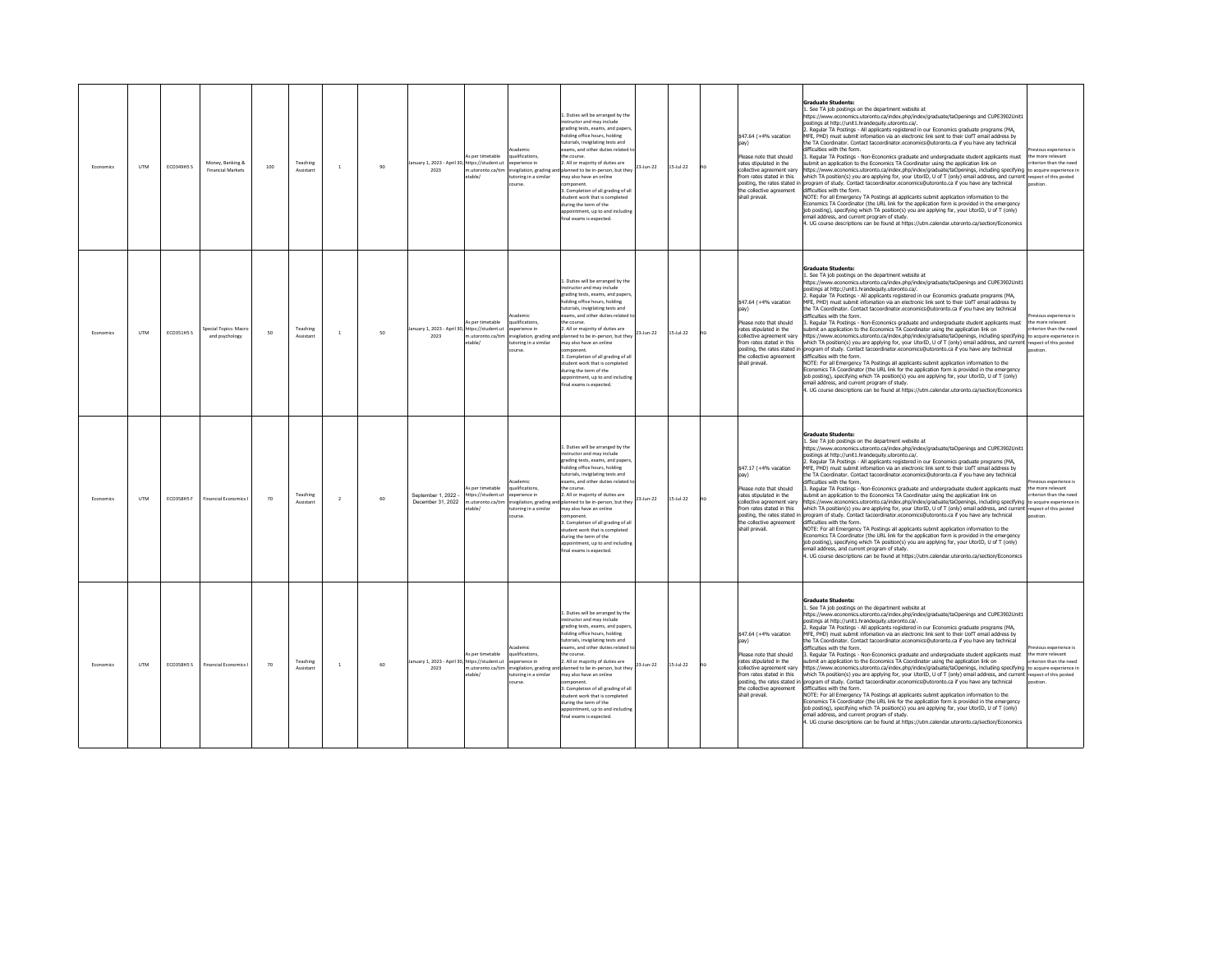| Fronomics | <b>LITM</b> | ECO359H5 S        | <b>Financial Economics II</b>          | 70  | Teaching<br>Assistant | $\mathbf{1}$ | 60 | January 1, 2023 - April 30, https://student.ut<br>2023 | s per timetable<br>n.utoronto.ca/tim<br>table/                       | ademi<br>alifications,<br>werience in<br>nvigilation, grading and<br>utoring in a similar<br>nurse | 1. Duties will be arranged by the<br>nstructor and may include<br>grading tests, exams, and paper<br>holding office hours, holding<br>utorials, invigilating tests and<br>xams, and other duties related to<br>e course.<br>All or majority of duties are<br>planned to be in-person, but they<br>may also have an online<br>mnonent<br>3. Completion of all grading of all<br>student work that is completed<br>during the term of the<br>ppointment, up to and including<br>nal exams is expected.                           | 23-Jun-22 | $15 - \frac{1}{22}$ | no | \$47.64 (+4% vacation<br>Please note that should<br>rates stipulated in the<br>collective agreement varv<br>from rates stated in this<br>posting, the rates stated in<br>the collective agreement<br>shall prevail. | <b>Graduate Students:</b><br>. See TA job postings on the department website at<br>https://www.economics.utoronto.ca/index.php/index/graduate/taOpenings and CUPE3902Unit1<br>ostings at http://unit1.hrandequity.utoronto.ca/.<br>. Regular TA Postings - All applicants registered in our Economics graduate programs (MA,<br>MFE, PHD) must submit infomation via an electronic link sent to their UofT email address by<br>the TA Coordinator. Contact tacoordinator.economics@utoronto.ca if you have any technical<br>difficulties with the form.<br>Regular TA Postings - Non-Economics graduate and undergraduate student applicants must<br>ubmit an application to the Economics TA Coordinator using the application link on<br>ttps://www.economics.utoronto.ca/index.php/index/graduate/taOpenings, including specifying to acquire experience in<br>which TA position(s) you are applying for, your UtorID, U of T (only) email address, and current respect of this posted<br>program of study. Contact tacoordinator economics@utoronto.ca if you have any technical<br>difficulties with the form.<br>NOTE: For all Emergency TA Postings all applicants submit application information to the<br>Economics TA Coordinator (the URL link for the application form is provided in the emergency<br>job posting), specifying which TA position(s) you are applying for, your UtorID, U of T (only)<br>email address, and current program of study.<br>4. UG course descriptions can be found at https://utm.calendar.utoronto.ca/section/Economics                                   | vious experience is<br>he more relevant<br>riterion than the need    |
|-----------|-------------|-------------------|----------------------------------------|-----|-----------------------|--------------|----|--------------------------------------------------------|----------------------------------------------------------------------|----------------------------------------------------------------------------------------------------|--------------------------------------------------------------------------------------------------------------------------------------------------------------------------------------------------------------------------------------------------------------------------------------------------------------------------------------------------------------------------------------------------------------------------------------------------------------------------------------------------------------------------------|-----------|---------------------|----|---------------------------------------------------------------------------------------------------------------------------------------------------------------------------------------------------------------------|-----------------------------------------------------------------------------------------------------------------------------------------------------------------------------------------------------------------------------------------------------------------------------------------------------------------------------------------------------------------------------------------------------------------------------------------------------------------------------------------------------------------------------------------------------------------------------------------------------------------------------------------------------------------------------------------------------------------------------------------------------------------------------------------------------------------------------------------------------------------------------------------------------------------------------------------------------------------------------------------------------------------------------------------------------------------------------------------------------------------------------------------------------------------------------------------------------------------------------------------------------------------------------------------------------------------------------------------------------------------------------------------------------------------------------------------------------------------------------------------------------------------------------------------------------------------------------------------------------|----------------------------------------------------------------------|
| Economics | <b>UTM</b>  | <b>ECO362HS F</b> | Fronomic Growth<br>Theory and Evidence | 50  | Teaching<br>Assistant | $\mathbf{1}$ | 50 | September 1, 2022 -<br>December 31, 2022               | As per timetable<br>https://student.ut<br>n.utoronto.ca/tim<br>able/ | ademir<br>ualifications,<br>werience in<br>utoring in a similar<br>urse                            | Duties will be arranged by the<br>structor and may include<br>trading tests, exams, and paper:<br>holding office hours, holding<br>tutorials, invigilating tests and<br>xams, and other duties related<br>the course.<br>. All or majority of duties are<br>nvigilation, grading and planned to be in-person, but they<br>may also have an online<br>mponent.<br>3. Completion of all grading of all<br>tudent work that is completed<br>during the term of the<br>ppointment, up to and including<br>final exams is expected. | 23-Jun-22 | $15 -$ Jul-22       | no | \$47.17 (+4% vacation<br>Please note that should<br>rates stipulated in the<br>collective agreement vary<br>from rates stated in this<br>the collective agreement<br>shall prevail.                                 | <b>Graduate Students:</b><br>1. See TA job postings on the department website at<br>https://www.economics.utoronto.ca/index.php/index/graduate/taOpenings and CUPE3902Unit1<br>ostings at http://unit1.hrandequity.utoronto.ca/.<br>. Regular TA Postings - All applicants registered in our Economics graduate programs (MA,<br>MFE, PHD) must submit infomation via an electronic link sent to their UofT email address by<br>the TA Coordinator. Contact tacoordinator.economics@utoronto.ca if you have any technical<br>difficulties with the form.<br>3. Regular TA Postings - Non-Economics graduate and undergraduate student applicants must<br>ubmit an application to the Economics TA Coordinator using the application link on<br>https://www.economics.utoronto.ca/index.php/index/graduate/taOpenings, including specifying to acquire experience in<br>which TA position(s) you are applying for, your UtorID, U of T (only) email address, and current respect of this posted<br>posting, the rates stated in program of study. Contact tacoordinator.economics@utoronto.ca if you have any technical<br>difficulties with the form.<br>NOTE: For all Emergency TA Postings all applicants submit application information to the<br>Economics TA Coordinator (the URL link for the application form is provided in the emergency<br>job posting), specifying which TA position(s) you are applying for, your UtorID, U of T (only)<br>email address, and current program of study.<br>4. UG course descriptions can be found at https://utm.calendar.utoronto.ca/section/Economics | vious experience is<br>the more relevant<br>riterion than the need   |
| Economics | <b>LITM</b> | <b>ECO364HSF</b>  | International Trade<br>Theory          | 100 | Teaching<br>Assistan  | <sup>1</sup> | 90 | Sentember 1 2022<br>December 31, 2022                  | As per timetable<br>https://student.ut<br>utoronto.ca/tim<br>able/   | cademic<br>ualifications<br>xperience in<br>vigilation, grading a<br>utoring in a similar<br>burse | L. Duties will be arranged by the<br>structor and may include<br>grading tests, exams, and paper:<br>olding office hours, holding<br>utorials, invigilating tests and<br>exams, and other duties related t<br>the course<br>. All or majority of duties are<br>lanned to be in-person, but they<br>may also have an online<br>3. Completion of all grading of all<br>tudent work that is completed<br>during the term of the<br>sppointment, up to and including<br>inal exams is expected                                     | 23-Jun-22 | $5 -$ Jul-22        |    | \$47.17 (+4% vacation<br>Please note that should<br>rates stipulated in the<br>collective agreement varv<br>from rates stated in this<br>posting, the rates stated in<br>the collective agreement<br>shall prevail. | <b>Graduate Students:</b><br>1. See TA job postings on the department website at<br>https://www.economics.utoronto.ca/index.php/index/graduate/taOpenings and CUPE3902Unit1<br>nostinos at http://unit1.hrandeguity.utoronto.ca/.<br>. Regular TA Postings - All applicants registered in our Economics graduate programs (MA,<br>MEE. PHD) must submit infomation via an electronic link sent to their UofT email address by<br>the TA Coordinator, Contact tacoordinator, economics@utoronto.ca if you have any technical<br>lifficulties with the form.<br>. Regular TA Postings - Non-Economics graduate and undergraduate student applicants must<br>submit an application to the Economics TA Coordinator using the application link on<br>ittps://www.economics.utoronto.ca/index.php/index/graduate/taOpenings, including specifying to acquire experience in<br>which TA position(s) you are applying for, your UtorID, U of T (only) email address, and current respect of this posted<br>rogram of study. Contact tacoordinator.economics@utoronto.ca if you have any technical<br>difficulties with the form.<br>NOTE: For all Emergency TA Postings all applicants submit application information to the<br>Economics TA Coordinator (the URL link for the application form is provided in the emergency<br>job posting), specifying which TA position(s) you are applying for, your UtorID, U of T (only)<br>email address, and current program of study.<br>4. UG course descriptions can be found at https://utm.calendar.utoronto.ca/section/Economics                             | evious experience is<br>the more relevant.<br>riterion than the need |
| Economics | <b>UTM</b>  | <b>ECO364H5 S</b> | International Trade<br>Theory          | 200 | Teaching<br>Assistant | $\mathbf 2$  | 90 | lanuary 1, 2023 - April 30, https://student.ut<br>2023 | As per timetable<br>m utoronto ca/tim<br>table/                      | cademic<br>ualifications,<br>werience in<br>toring in a similar                                    | 1. Duties will be arranged by the<br>nstructor and may include<br>rading tests, exams, and papers<br>olding office hours, holding<br>utorials, invigilating tests and<br>exams, and other duties related<br>he course.<br>2. All or majority of duties are<br>vigilation, grading and planned to be in-person, but they<br>may also have an online<br>nponent<br>Completion of all grading of all<br>tudent work that is completed<br>during the term of the<br>pointment, up to and including<br>inal exams is expected.      | 23-Jun-22 | $15 -$ Jul-22       | no | \$47.64 (+4% vacation<br>Please note that should<br>rates stinulated in the<br>collective agreement vary<br>from rates stated in this<br>the collective agreement<br>shall prevail.                                 | <b>Graduate Students:</b><br>1. See TA job postings on the department website at<br>https://www.economics.utoronto.ca/index.php/index/graduate/taOpenings and CUPE3902Unit1<br>nostinos at http://unit1.hrandequity.utoronto.ca/.<br>. Regular TA Postings - All applicants registered in our Economics graduate programs (MA,<br>MFF. PHD) must submit infomation via an electronic link sent to their UofT email address by<br>the TA Coordinator, Contact tacoordinator, economics@utoronto.ca if you have any technical<br>difficulties with the form.<br>Regular TA Postings - Non-Economics graduate and undergraduate student applicants must<br>ubmit an application to the Economics TA Coordinator using the application link on<br>https://www.economics.utoronto.ca/index.php/index/graduate/taOpenings. including specifying to acquire experience in<br>which TA position(s) you are applying for, your UtorID, U of T (only) email address, and current respect of this posted<br>posting, the rates stated in program of study. Contact tacoordinator.economics@utoronto.ca if you have any technical<br>difficulties with the form.<br>NOTE: For all Emergency TA Postings all applicants submit application information to the<br>Economics TA Coordinator (the URL link for the application form is provided in the emergency<br>job posting), specifying which TA position(s) you are applying for, your UtorID, U of T (only)<br>mail address, and current program of study.<br>4. UG course descriptions can be found at https://utm.calendar.utoronto.ca/section/Economics   | evious experience is<br>the more relevant<br>riterion than the need  |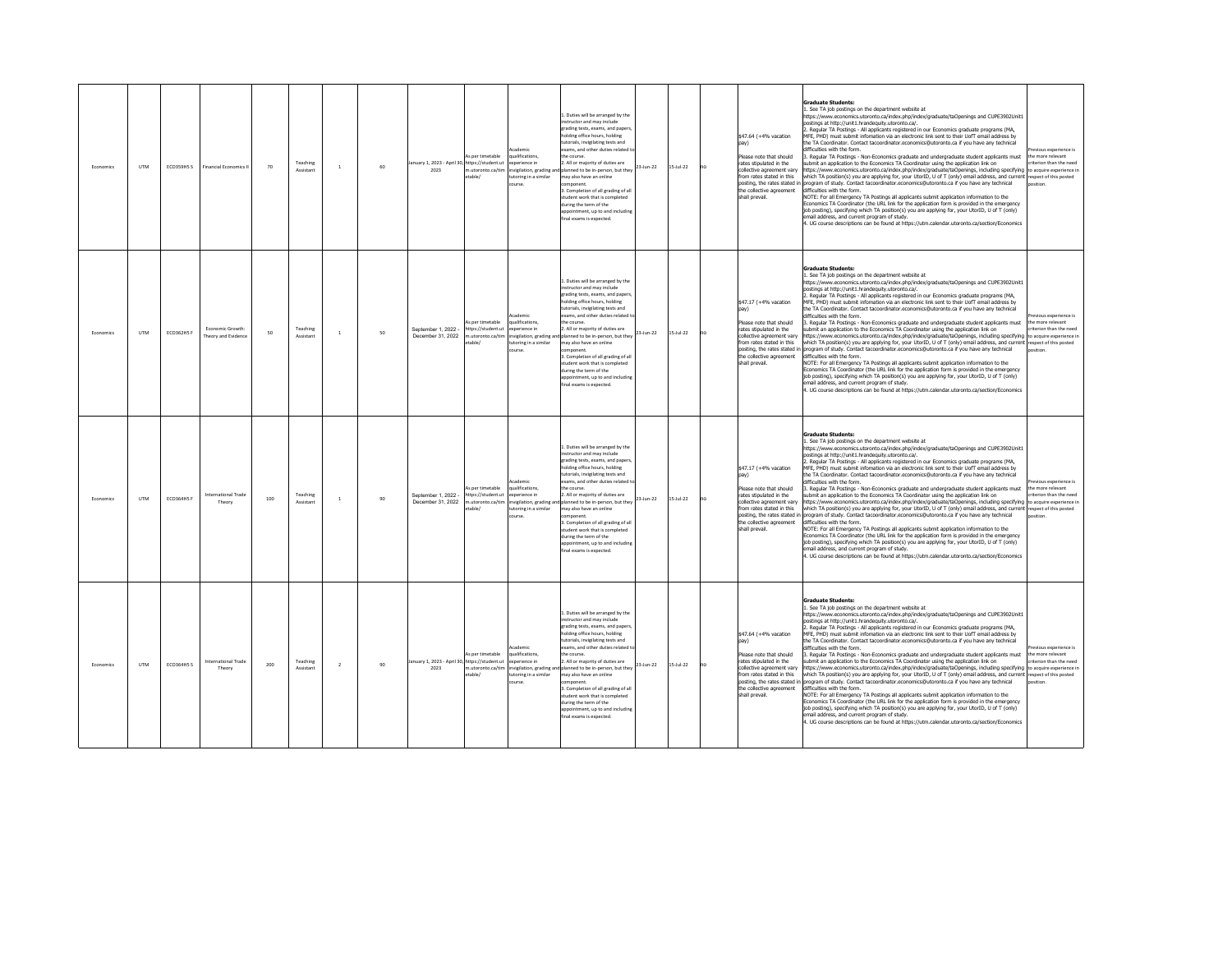| Fronomics | <b>LITM</b> | ECO365H5 F | mational Monetary<br>Economics    | 120 | Teaching<br>Assistant | $\mathbf{1}$            | 90  | September 1, 2022 -<br>December 31, 2022             | s per timetable<br>ttps://student.ut<br>n.utoronto.ca/tim<br>able/   | ademi<br>alifications,<br>werience in<br>nvigilation, grading and<br>utoring in a similar<br>nurse | 1. Duties will be arranged by the<br>nstructor and may include<br>trading tests, exams, and paper<br>holding office hours, holding<br>utorials, invigilating tests and<br>xams, and other duties related to<br>e course.<br>All or majority of duties are<br>planned to be in-person, but they<br>may also have an online<br>mnonent<br>3. Completion of all grading of all<br>student work that is completed<br>during the term of the<br>ppointment, up to and including<br>nal exams is expected.                           | 23-Jun-22 | $15 - \frac{1}{22}$ | no | \$47.17 (+4% vacation<br>Please note that should<br>rates stipulated in the<br>collective agreement vary<br>from rates stated in this<br>posting, the rates stated in<br>the collective agreement<br>shall prevail. | <b>Graduate Students:</b><br>. See TA job postings on the department website at<br>https://www.economics.utoronto.ca/index.php/index/graduate/taOpenings and CUPE3902Unit1<br>ostings at http://unit1.hrandequity.utoronto.ca/.<br>. Regular TA Postings - All applicants registered in our Economics graduate programs (MA,<br>MFE, PHD) must submit infomation via an electronic link sent to their UofT email address by<br>the TA Coordinator. Contact tacoordinator.economics@utoronto.ca if you have any technical<br>difficulties with the form<br>Regular TA Postings - Non-Economics graduate and undergraduate student applicants must<br>ubmit an application to the Economics TA Coordinator using the application link on<br>ttps://www.economics.utoronto.ca/index.php/index/graduate/taOpenings, including specifying to acquire experience in<br>which TA position(s) you are applying for, your UtorID, U of T (only) email address, and current respect of this posted<br>program of study. Contact tacoordinator.economics@utoronto.ca if you have any technical<br>difficulties with the form.<br>NOTE: For all Emergency TA Postings all applicants submit application information to the<br>Economics TA Coordinator (the URL link for the application form is provided in the emergency<br>job posting), specifying which TA position(s) you are applying for, your UtorID, U of T (only)<br>email address, and current program of study.<br>4. UG course descriptions can be found at https://utm.calendar.utoronto.ca/section/Economics                                    | vious experience is<br>he more relevant<br>riterion than the need   |
|-----------|-------------|------------|-----------------------------------|-----|-----------------------|-------------------------|-----|------------------------------------------------------|----------------------------------------------------------------------|----------------------------------------------------------------------------------------------------|--------------------------------------------------------------------------------------------------------------------------------------------------------------------------------------------------------------------------------------------------------------------------------------------------------------------------------------------------------------------------------------------------------------------------------------------------------------------------------------------------------------------------------|-----------|---------------------|----|---------------------------------------------------------------------------------------------------------------------------------------------------------------------------------------------------------------------|-----------------------------------------------------------------------------------------------------------------------------------------------------------------------------------------------------------------------------------------------------------------------------------------------------------------------------------------------------------------------------------------------------------------------------------------------------------------------------------------------------------------------------------------------------------------------------------------------------------------------------------------------------------------------------------------------------------------------------------------------------------------------------------------------------------------------------------------------------------------------------------------------------------------------------------------------------------------------------------------------------------------------------------------------------------------------------------------------------------------------------------------------------------------------------------------------------------------------------------------------------------------------------------------------------------------------------------------------------------------------------------------------------------------------------------------------------------------------------------------------------------------------------------------------------------------------------------------------------|---------------------------------------------------------------------|
| Economics | <b>UTM</b>  | ECO365H5 S | tional Monetar<br>Economics       | 120 | Teaching<br>Assistant | $\mathbf{1}$            | 90  | nuary 1, 2023 - April 30, https://student.ut<br>2023 | As per timetable<br>m.utoronto.ca/tim<br>table/                      | ademir<br>ualifications,<br>werience in<br>utoring in a similar<br>urse                            | Duties will be arranged by the<br>structor and may include<br>trading tests, exams, and paper:<br>holding office hours, holding<br>tutorials, invigilating tests and<br>xams, and other duties related<br>the course.<br>. All or majority of duties are<br>nvigilation, grading and planned to be in-person, but they<br>may also have an online<br>mponent.<br>3. Completion of all grading of all<br>tudent work that is completed<br>during the term of the<br>ppointment, up to and including<br>final exams is expected. | 23-Jun-22 | $15 -$ Jul-22       | no | \$47.64 (+4% vacation<br>Please note that should<br>rates stipulated in the<br>collective agreement vary<br>from rates stated in this<br>the collective agreement<br>shall prevail.                                 | <b>Graduate Students:</b><br>1. See TA job postings on the department website at<br>https://www.economics.utoronto.ca/index.php/index/graduate/taOpenings and CUPE3902Unit1<br>ostings at http://unit1.hrandequity.utoronto.ca/.<br>. Regular TA Postings - All applicants registered in our Economics graduate programs (MA,<br>MFE, PHD) must submit infomation via an electronic link sent to their UofT email address by<br>the TA Coordinator. Contact tacoordinator.economics@utoronto.ca if you have any technical<br>difficulties with the form.<br>3. Regular TA Postings - Non-Economics graduate and undergraduate student applicants must<br>ubmit an application to the Economics TA Coordinator using the application link on<br>https://www.economics.utoronto.ca/index.php/index/graduate/taOpenings, including specifying to acquire experience in<br>which TA position(s) you are applying for, your UtorID, U of T (only) email address, and current respect of this posted<br>posting, the rates stated in program of study. Contact tacoordinator.economics@utoronto.ca if you have any technical<br>difficulties with the form.<br>NOTE: For all Emergency TA Postings all applicants submit application information to the<br>Economics TA Coordinator (the URL link for the application form is provided in the emergency<br>job posting), specifying which TA position(s) you are applying for, your UtorID, U of T (only)<br>email address, and current program of study.<br>4. UG course descriptions can be found at https://utm.calendar.utoronto.ca/section/Economics | vious experience is<br>the more relevant<br>riterion than the need  |
| Economics | <b>LITM</b> | ECO370Y5 Y | The Economics of<br>Organizations | 75  | Teaching<br>Assistan  | $\mathbf{1}$            | 90  | eptember 1. 2022 - Apri<br>30.2023                   | As per timetable<br>https://student.ut<br>utoronto.ca/tim<br>table/  | cademic<br>ualifications<br>xperience in<br>vigilation, grading a<br>utoring in a similar<br>burse | L. Duties will be arranged by the<br>structor and may include<br>grading tests, exams, and paper:<br>olding office hours, holding<br>utorials, invigilating tests and<br>xams, and other duties related t<br>the course<br>. All or majority of duties are<br>planned to be in-person, but they<br>may also have an online<br>3. Completion of all grading of all<br>tudent work that is completed<br>during the term of the<br>sppointment, up to and including<br>inal exams is expected                                     | 23-Jun-22 | $5 -$ Jul-22        |    | \$47.17 (+4% vacation<br>Please note that should<br>rates stipulated in the<br>collective agreement varv<br>from rates stated in this<br>posting, the rates stated in<br>the collective agreement<br>shall prevail. | <b>Graduate Students:</b><br>1. See TA job postings on the department website at<br>https://www.economics.utoronto.ca/index.php/index/graduate/taOpenings and CUPE3902Unit1<br>nostinos at http://unit1.hrandeguity.utoronto.ca/.<br>. Regular TA Postings - All applicants registered in our Economics graduate programs (MA,<br>MEE. PHD) must submit infomation via an electronic link sent to their UofT email address by<br>the TA Coordinator, Contact tacoordinator, economics@utoronto.ca if you have any technical<br>lifficulties with the form.<br>. Regular TA Postings - Non-Economics graduate and undergraduate student applicants must<br>submit an application to the Economics TA Coordinator using the application link on<br>ittps://www.economics.utoronto.ca/index.php/index/graduate/taOpenings, including specifying to acquire experience in<br>which TA position(s) you are applying for, your UtorID, U of T (only) email address, and current respect of this posted<br>rogram of study. Contact tacoordinator.economics@utoronto.ca if you have any technical<br>difficulties with the form.<br>NOTE: For all Emergency TA Postings all applicants submit application information to the<br>Economics TA Coordinator (the URL link for the application form is provided in the emergency<br>job posting), specifying which TA position(s) you are applying for, your UtorID, U of T (only)<br>email address, and current program of study.<br>4. UG course descriptions can be found at https://utm.calendar.utoronto.ca/section/Economics                             | evious experience is<br>the more relevant<br>riterion than the need |
| Economics | <b>UTM</b>  | ECO375H5F  | Applied Econometrics              | 130 | Teaching<br>Assistant | $\overline{\mathbf{2}}$ | 210 | Sentember 1 2022<br>December 31 2022                 | As per timetable<br>https://student.ut<br>n utoronto ca/tim<br>able/ | <b>Academic</b><br>ualifications,<br>werience in<br>toring in a similar                            | 1. Duties will be arranged by the<br>nstructor and may include<br>rading tests, exams, and papers<br>olding office hours, holding<br>utorials, invigilating tests and<br>exams, and other duties related<br>he course.<br>2. All or majority of duties are<br>nvigilation, grading and planned to be in-person, but they<br>may also have an online<br>nponent<br>Completion of all grading of all<br>tudent work that is completed<br>during the term of the<br>pointment, up to and including<br>inal exams is expected.     | 23-Jun-22 | $15 -$ Jul-22       | no | \$47.17 (+4% vacation<br>Please note that should<br>rates stinulated in the<br>collective agreement vary<br>from rates stated in this<br>the collective agreement<br>shall prevail.                                 | <b>Graduate Students:</b><br>1. See TA job postings on the department website at<br>https://www.economics.utoronto.ca/index.php/index/graduate/taOpenings and CUPE3902Unit1<br>nostinos at http://unit1.hrandequity.utoronto.ca/.<br>. Regular TA Postings - All applicants registered in our Economics graduate programs (MA,<br>MFF. PHD) must submit infomation via an electronic link sent to their UofT email address by<br>the TA Coordinator, Contact tacoordinator, economics@utoronto.ca if you have any technical<br>difficulties with the form.<br>Regular TA Postings - Non-Economics graduate and undergraduate student applicants must<br>ubmit an application to the Economics TA Coordinator using the application link on<br>https://www.economics.utoronto.ca/index.php/index/graduate/taOpenings. including specifying to acquire experience in<br>which TA position(s) you are applying for, your UtorID, U of T (only) email address, and current respect of this posted<br>posting, the rates stated in program of study. Contact tacoordinator.economics@utoronto.ca if you have any technical<br>difficulties with the form.<br>NOTE: For all Emergency TA Postings all applicants submit application information to the<br>Economics TA Coordinator (the URL link for the application form is provided in the emergency<br>job posting), specifying which TA position(s) you are applying for, your UtorID, U of T (only)<br>mail address, and current program of study.<br>4. UG course descriptions can be found at https://utm.calendar.utoronto.ca/section/Economics   | evious experience is<br>the more relevant<br>riterion than the need |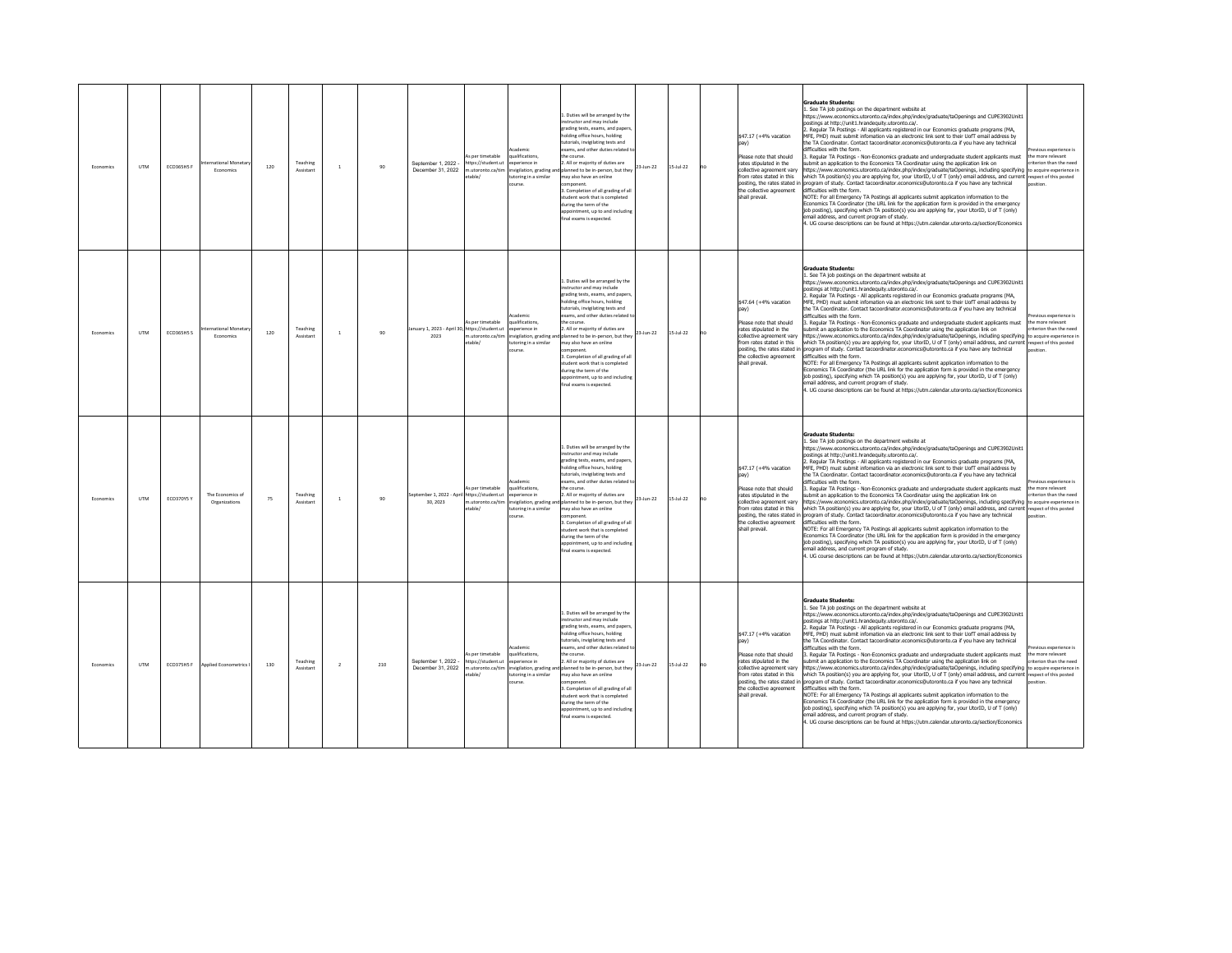| Fronomics | <b>LITM</b> | ECO375H5 S        | Applied Econometrics I                          | 130 | Teaching<br>Assistant | $\overline{2}$ | 210 | January 1, 2023 - April 30, https://student.ut<br>2023   | s per timetable<br>n.utoronto.ca/tim<br>table/                       | ademi<br>alifications,<br>werience in<br>nvigilation, grading and<br>utoring in a similar<br>nurse | 1. Duties will be arranged by the<br>nstructor and may include<br>trading tests, exams, and paper<br>holding office hours, holding<br>utorials, invigilating tests and<br>xams, and other duties related to<br>e course.<br>All or majority of duties are<br>planned to be in-person, but they<br>may also have an online<br>mnonent<br>3. Completion of all grading of all<br>student work that is completed<br>during the term of the<br>ppointment, up to and including<br>nal exams is expected.                          | 23-Jun-22 | $15 - \frac{1}{22}$ | no | \$47.64 (+4% vacation<br>Please note that should<br>rates stipulated in the<br>collective agreement varv<br>from rates stated in this<br>posting, the rates stated in<br>the collective agreement<br>shall prevail. | <b>Graduate Students:</b><br>. See TA job postings on the department website at<br>https://www.economics.utoronto.ca/index.php/index/graduate/taOpenings and CUPE3902Unit1<br>ostings at http://unit1.hrandequity.utoronto.ca/.<br>Regular TA Postings - All applicants registered in our Economics graduate programs (MA,<br>MFE, PHD) must submit infomation via an electronic link sent to their UofT email address by<br>the TA Coordinator. Contact tacoordinator.economics@utoronto.ca if you have any technical<br>difficulties with the form.<br>Regular TA Postings - Non-Economics graduate and undergraduate student applicants must<br>ubmit an application to the Economics TA Coordinator using the application link on<br>ttps://www.economics.utoronto.ca/index.php/index/graduate/taOpenings, including specifying to acquire experience in<br>which TA position(s) you are applying for, your UtorID, U of T (only) email address, and current respect of this posted<br>program of study. Contact tacoordinator economics@utoronto.ca if you have any technical<br>difficulties with the form.<br>NOTE: For all Emergency TA Postings all applicants submit application information to the<br>Economics TA Coordinator (the URL link for the application form is provided in the emergency<br>job posting), specifying which TA position(s) you are applying for, your UtorID, U of T (only)<br>email address, and current program of study.<br>4. UG course descriptions can be found at https://utm.calendar.utoronto.ca/section/Economics                                     | vious experience is<br>the more relevant<br>riterion than the need            |
|-----------|-------------|-------------------|-------------------------------------------------|-----|-----------------------|----------------|-----|----------------------------------------------------------|----------------------------------------------------------------------|----------------------------------------------------------------------------------------------------|-------------------------------------------------------------------------------------------------------------------------------------------------------------------------------------------------------------------------------------------------------------------------------------------------------------------------------------------------------------------------------------------------------------------------------------------------------------------------------------------------------------------------------|-----------|---------------------|----|---------------------------------------------------------------------------------------------------------------------------------------------------------------------------------------------------------------------|-----------------------------------------------------------------------------------------------------------------------------------------------------------------------------------------------------------------------------------------------------------------------------------------------------------------------------------------------------------------------------------------------------------------------------------------------------------------------------------------------------------------------------------------------------------------------------------------------------------------------------------------------------------------------------------------------------------------------------------------------------------------------------------------------------------------------------------------------------------------------------------------------------------------------------------------------------------------------------------------------------------------------------------------------------------------------------------------------------------------------------------------------------------------------------------------------------------------------------------------------------------------------------------------------------------------------------------------------------------------------------------------------------------------------------------------------------------------------------------------------------------------------------------------------------------------------------------------------------|-------------------------------------------------------------------------------|
| Economics | <b>UTM</b>  | ECO380H5 F        | Aanagerial Economic<br>Competitive Strategy     | 50  | Teaching<br>Assistant | $\mathbf{1}$   | 50  | September 1, 2022 -<br>December 31, 2022                 | As per timetable<br>https://student.ut<br>n.utoronto.ca/tim<br>able/ | ademir<br>ualifications,<br>werience in<br>utoring in a similar<br>urse                            | Duties will be arranged by the<br>structor and may include<br>trading tests, exams, and paper:<br>holding office hours, holding<br>tutorials, invigilating tests and<br>xams, and other duties related<br>the course.<br>. All or majority of duties are<br>nvigilation, grading and planned to be in-person, but they<br>may also have an online<br>mponent.<br>3. Completion of all grading of all<br>tudent work that is completed<br>during the term of the<br>pointment, up to and including<br>final exams is expected. | 23-Jun-22 | $15 -$ Jul-22       | no | \$47.17 (+4% vacation<br>Please note that should<br>rates stipulated in the<br>collective agreement vary<br>from rates stated in this<br>the collective agreement<br>shall prevail.                                 | <b>Graduate Students:</b><br>1. See TA job postings on the department website at<br>https://www.economics.utoronto.ca/index.php/index/graduate/taOpenings and CUPE3902Unit1<br>ostings at http://unit1.hrandequity.utoronto.ca/.<br>. Regular TA Postings - All applicants registered in our Economics graduate programs (MA,<br>MFE, PHD) must submit infomation via an electronic link sent to their UofT email address by<br>the TA Coordinator. Contact tacoordinator.economics@utoronto.ca if you have any technical<br>difficulties with the form.<br>3. Regular TA Postings - Non-Economics graduate and undergraduate student applicants must<br>ubmit an application to the Economics TA Coordinator using the application link on<br>https://www.economics.utoronto.ca/index.php/index/graduate/taOpenings, including specifying to acquire experience in<br>which TA position(s) you are applying for, your UtorID, U of T (only) email address, and current respect of this posted<br>posting, the rates stated in program of study. Contact tacoordinator.economics@utoronto.ca if you have any technical<br>difficulties with the form.<br>NOTE: For all Emergency TA Postings all applicants submit application information to the<br>Economics TA Coordinator (the URL link for the application form is provided in the emergency<br>job posting), specifying which TA position(s) you are applying for, your UtorID, U of T (only)<br>email address, and current program of study.<br>4. UG course descriptions can be found at https://utm.calendar.utoronto.ca/section/Economics | vious experience is<br>the more relevant<br>riterion than the need<br>osition |
| Economics | <b>UTM</b>  | <b>ECO381H5 S</b> | anagerial economi<br>II: personnel<br>economics | 50  | Teaching<br>Assistan  | $\mathbf{1}$   | 50  | anuary 1, 2023 - April 30, https://student.ut<br>2023    | As per timetable<br>utoronto.ca/tim<br>table/                        | cademic<br>ualifications<br>xperience in<br>vigilation, grading a<br>utoring in a similar<br>burse | L. Duties will be arranged by the<br>structor and may include<br>grading tests, exams, and paper:<br>olding office hours, holding<br>utorials, invigilating tests and<br>xams, and other duties related t<br>the course<br>. All or majority of duties are<br>planned to be in-person, but they<br>may also have an online<br>3. Completion of all grading of all<br>tudent work that is completed<br>during the term of the<br>sppointment, up to and including<br>inal exams is expected                                    | 23-Jun-22 | $5 -$ Jul-22        |    | \$47.64 (+4% vacation<br>Please note that should<br>rates stipulated in the<br>collective agreement varv<br>from rates stated in this<br>posting, the rates stated in<br>the collective agreement<br>shall prevail. | <b>Graduate Students:</b><br>1. See TA job postings on the department website at<br>https://www.economics.utoronto.ca/index.php/index/graduate/taOpenings and CUPE3902Unit1<br>oostings at http://unit1.hrandequity.utoronto.ca/.<br>. Regular TA Postings - All applicants registered in our Economics graduate programs (MA,<br>MEE. PHD) must submit infomation via an electronic link sent to their UofT email address by<br>the TA Coordinator, Contact tacoordinator, economics@utoronto.ca if you have any technical<br>lifficulties with the form.<br>. Regular TA Postings - Non-Economics graduate and undergraduate student applicants must<br>submit an application to the Economics TA Coordinator using the application link on<br>ittps://www.economics.utoronto.ca/index.php/index/graduate/taOpenings, including specifying to acquire experience in<br>which TA position(s) you are applying for, your UtorID, U of T (only) email address, and current respect of this posted<br>rogram of study. Contact tacoordinator.economics@utoronto.ca if you have any technical<br>difficulties with the form.<br>NOTE: For all Emergency TA Postings all applicants submit application information to the<br>Economics TA Coordinator (the URL link for the application form is provided in the emergency<br>job posting), specifying which TA position(s) you are applying for, your UtorID, U of T (only)<br>email address, and current program of study.<br>4. UG course descriptions can be found at https://utm.calendar.utoronto.ca/section/Economics                             | evious experience is<br>the more relevant<br>riterion than the need           |
| Economics | <b>UTM</b>  | ECO400Y5 Y        | Economics Internship                            | 40  | Teaching<br>Assistant | $\mathbf{1}$   | 100 | September 1. 2022 - April Inttps://student.ut<br>30 2023 | As per timetable<br>m utoronto ca/tim<br>table/                      | cademic<br>ualifications,<br>werience in<br>toring in a similar                                    | 1. Duties will be arranged by the<br>nstructor and may include<br>rading tests, exams, and papers<br>olding office hours, holding<br>utorials, invigilating tests and<br>exams, and other duties related<br>he course.<br>. All or majority of duties are<br>vigilation, grading and planned to be in-person, but they<br>may also have an online<br>nponent<br>. Completion of all grading of all<br>tudent work that is completed<br>during the term of the<br>pointment, up to and including<br>inal exams is expected.    | 23-Jun-22 | $15 -$ Jul-22       | no | \$47.17 (+4% vacation<br>Please note that should<br>rates stinulated in the<br>collective agreement vary<br>from rates stated in this<br>the collective agreement<br>shall prevail.                                 | <b>Graduate Students:</b><br>1. See TA job postings on the department website at<br>https://www.economics.utoronto.ca/index.php/index/graduate/taOpenings and CUPE3902Unit1<br>nostinos at http://unit1.hrandequity.utoronto.ca/.<br>. Regular TA Postings - All applicants registered in our Economics graduate programs (MA,<br>MEE. PHD) must submit infomation via an electronic link sent to their UofT email address by<br>the TA Coordinator, Contact tacoordinator, economics@utoronto.ca if you have any technical<br>difficulties with the form.<br>Regular TA Postings - Non-Economics graduate and undergraduate student applicants must<br>ubmit an application to the Economics TA Coordinator using the application link on<br>https://www.economics.utoronto.ca/index.php/index/graduate/taOpenings. including specifying to acquire experience in<br>which TA position(s) you are applying for, your UtorID, U of T (only) email address, and current respect of this posted<br>posting, the rates stated in program of study. Contact tacoordinator.economics@utoronto.ca if you have any technical<br>difficulties with the form.<br>NOTE: For all Emergency TA Postings all applicants submit application information to the<br>Economics TA Coordinator (the URL link for the application form is provided in the emergency<br>job posting), specifying which TA position(s) you are applying for, your UtorID, U of T (only)<br>mail address, and current program of study.<br>4. UG course descriptions can be found at https://utm.calendar.utoronto.ca/section/Economics   | evious experience is<br>the more relevant<br>riterion than the need           |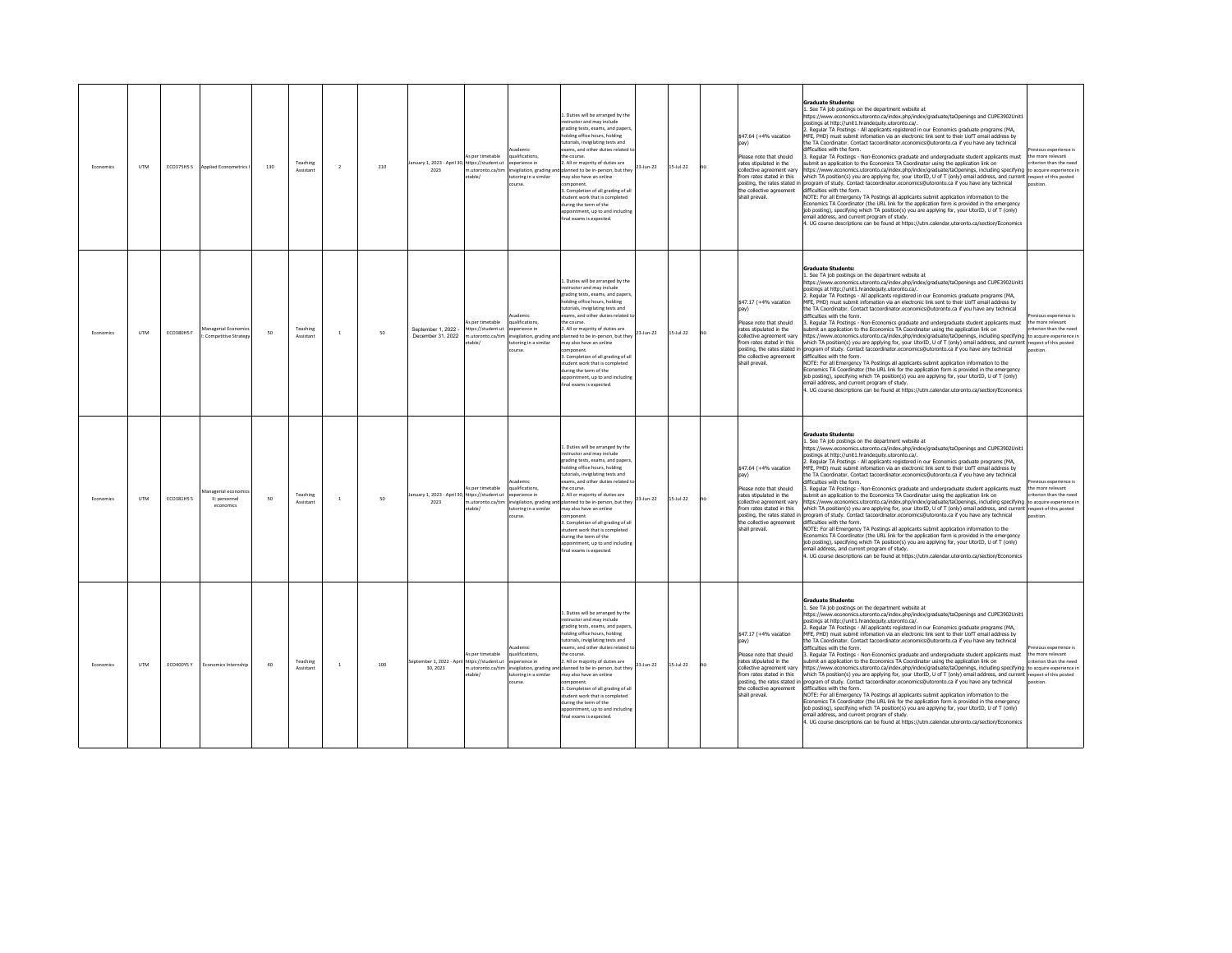| Fronomics | <b>LITM</b> | <b>ECO411H5 F</b> | Human Canital and<br>Education in the<br>Economy | 25     | Teaching<br>Assistant | $\mathbf{1}$ | 30 | September 1, 2022 -<br>December 31, 2022               | s per timetable<br>https://student.ut<br>m.utoronto.ca/tim<br>table/ | <b>rademir</b><br>ualifications,<br>soerience in<br>invigilation, grading and<br>utoring in a similar<br>course. | 1. Duties will be arranged by the<br>nstructor and may include<br>grading tests, exams, and paper<br>olding office hours, holding<br>utorials, invigilating tests and<br>xams, and other duties related t<br>e course<br>All or majority of duties are<br>23-Jun-22<br>lanned to be in-person, but they<br>may also have an online<br>mponent.<br>3. Completion of all grading of all<br>tudent work that is completed<br>luring the term of the<br>opointment, up to and includin<br>al exams is expected.                                                 | $15 - \frac{1}{22}$ | no | \$47.17 (+4% vacation<br>Please note that should<br>rates stipulated in the<br>collective agreement varv<br>from rates stated in this<br>posting, the rates stated in<br>the collective agreement<br>shall prevail.         | Graduate Students:<br>See TA job postings on the department website at<br>https://www.economics.utoronto.ca/index.php/index/graduate/taOpenings and CUPE3902Unit1<br>ostings at http://unit1.hrandequity.utoronto.ca/.<br>Regular TA Postings - All applicants registered in our Economics graduate programs (MA,<br>MFE, PHD) must submit infomation via an electronic link sent to their UofT email address by<br>ne TA Coordinator. Contact tacoordinator.economics@utoronto.ca if you have any technical<br>lifficulties with the form.<br>Regular TA Postings - Non-Economics graduate and undergraduate student applicants must<br>ubmit an application to the Economics TA Coordinator using the application link on<br>ttps://www.economics.utoronto.ca/index.php/index/graduate/taOpenings, including specifying to acquire experience in<br>which TA position(s) you are applying for, your UtorID, U of T (only) email address, and current respect of this posted<br>rogram of study. Contact tacoordinator.economics@utoronto.ca if you have any technical<br>lifficulties with the form.<br>VOTE: For all Emergency TA Postings all applicants submit application information to the<br>Economics TA Coordinator (the URL link for the application form is provided in the emergency<br>job posting), specifying which TA position(s) you are applying for, your UtorID, U of T (only)<br>mail address, and current program of study.<br>4. UG course descriptions can be found at https://utm.calendar.utoronto.ca/section/Economics                                       | vious experience is<br>he more relevant<br>riterion than the need   |
|-----------|-------------|-------------------|--------------------------------------------------|--------|-----------------------|--------------|----|--------------------------------------------------------|----------------------------------------------------------------------|------------------------------------------------------------------------------------------------------------------|-------------------------------------------------------------------------------------------------------------------------------------------------------------------------------------------------------------------------------------------------------------------------------------------------------------------------------------------------------------------------------------------------------------------------------------------------------------------------------------------------------------------------------------------------------------|---------------------|----|-----------------------------------------------------------------------------------------------------------------------------------------------------------------------------------------------------------------------------|-------------------------------------------------------------------------------------------------------------------------------------------------------------------------------------------------------------------------------------------------------------------------------------------------------------------------------------------------------------------------------------------------------------------------------------------------------------------------------------------------------------------------------------------------------------------------------------------------------------------------------------------------------------------------------------------------------------------------------------------------------------------------------------------------------------------------------------------------------------------------------------------------------------------------------------------------------------------------------------------------------------------------------------------------------------------------------------------------------------------------------------------------------------------------------------------------------------------------------------------------------------------------------------------------------------------------------------------------------------------------------------------------------------------------------------------------------------------------------------------------------------------------------------------------------------------------------------------|---------------------------------------------------------------------|
| Economics | <b>UTM</b>  | ECO420Y5 Y        | Reading Course, Sem                              | 12     | Teaching<br>Assistan  | $\mathbf{1}$ | 35 | stember 1, 2022 - April https://student.ut<br>30, 2023 | As per timetable<br>table/                                           | cademic<br>qualifications.<br>xperience in<br>utoring in a similar<br>purse.                                     | . Duties will be arranged by the<br>nstructor and may include<br>grading tests, exams, and papers<br>holding office hours, holding<br>utorials, invigilating tests and<br>xams, and other duties related<br>the course<br>2. All or majority of duties are<br>23-Jun-22<br>m.utoronto.ca/tim invigilation, grading and planned to be in-person, but they<br>hay also have an online<br>mponent.<br>Completion of all grading of all<br>tudent work that is completed<br>uring the term of the<br>ppointment, up to and including<br>inal exams is expected. | $15 - \frac{1}{22}$ | no | \$47.17 (+4% vacation<br>Please note that should<br>rates stipulated in the<br>collective agreement vary<br>from rates stated in this<br>the collective agreement<br>shall prevail.                                         | <b>Graduate Students:</b><br>. See TA job postings on the department website at<br>https://www.economics.utoronto.ca/index.php/index/graduate/taOpenings and CUPE3902Unit1<br>ostings at http://unit1.hrandequity.utoronto.ca/.<br>Regular TA Postings - All applicants registered in our Economics graduate programs (MA,<br>MFE, PHD) must submit infomation via an electronic link sent to their UofT email address by<br>he TA Coordinator. Contact tacoordinator.economics@utoronto.ca if you have any technical<br>lifficulties with the form.<br>3. Regular TA Postings - Non-Economics graduate and undergraduate student applicants must<br>bmit an application to the Economics TA Coordinator using the application link on<br>ittps://www.economics.utoronto.ca/index.php/index/graduate/taOpenings, including specifying to acquire experience in<br>vhich TA position(s) you are applying for, your UtorID, U of T (only) email address, and current respect of this posted<br>posting, the rates stated in program of study. Contact tacoordinator.economics@utoronto.ca if you have any technical<br>lifficulties with the form.<br>NOTE: For all Emergency TA Postings all applicants submit application information to the<br>conomics TA Coordinator (the URL link for the application form is provided in the emergency<br>job posting), specifying which TA position(s) you are applying for, your UtorID, U of T (only)<br>mail address, and current program of study.<br>UG course descriptions can be found at https://utm.calendar.utoronto.ca/section/Economics | vious experience is<br>the more relevant<br>riterion than the need  |
| Fronomics | <b>UTM</b>  | <b>ECO433H5 S</b> | Gender and Family<br>Economics                   | 35     | Teaching<br>Assistan  | $\mathbf{1}$ | 40 | anuary 1, 2023 - April 30, https://student.ut<br>2023  | As ner timetable<br>1.utoronto.ca/tim<br>etable/                     | <b>Academic</b><br>aualifications<br>experience in<br>wigilation, grading ar<br>utoring in a similar<br>ourse    | 1. Duties will be arranged by the<br>structor and may include<br>grading tests, exams, and papers<br>olding office hours, holding<br>tutorials, invigilating tests and<br>xams, and other duties related<br>the course<br>2. All or majority of duties are<br>23-Jun-22<br>planned to be in-person, but they<br>may also have an online<br>nponent<br>3. Completion of all grading of all<br>tudent work that is completed<br>during the term of the<br>ppointment up to and including<br>inal exams is expected                                            | $5 -$ Jul-22        |    | \$47.64 (+4% vacation<br>pay)<br>Please note that should<br>rates stipulated in the<br>collective agreement vary<br>from rates stated in this<br>posting, the rates stated in<br>the collective agreement<br>shall prevail. | <b>Graduate Students:</b><br>. See TA job postings on the department website at<br>https://www.economics.utoronto.ca/index.php/index/graduate/taOpenings and CUPE3902Unit1<br>ostinos at http://unit1.hrandequity.utoronto.ca/.<br>. Regular TA Postings - All applicants registered in our Economics graduate programs (MA,<br>MEE. PHD) must submit information via an electronic link sent to their UofT email address by<br>the TA Coordinator, Contact tacoordinator, economics@utoronto.ca if you have any technical<br>lifficulties with the form.<br>. Regular TA Postings - Non-Economics graduate and undergraduate student applicants must<br>submit an application to the Economics TA Coordinator using the application link on<br>ttps://www.economics.utoronto.ca/index.php/index/graduate/taOpenings, including specifying to acquire experience in<br>hich TA position(s) you are applying for, your UtorID, U of T (only) email address, and current respect of this posted<br>ogram of study. Contact tacoordinator.economics@utoronto.ca if you have any technical<br>difficulties with the form.<br>NOTE: For all Emergency TA Postings all applicants submit application information to the<br>conomics TA Coordinator (the URL link for the application form is provided in the emergency<br>ob posting), specifying which TA position(s) you are applying for, your UtorID, U of T (only)<br>email address, and current program of study.<br>. UG course descriptions can be found at https://utm.calendar.utoronto.ca/section/Economics                          | evious experience is<br>the more relevant<br>riterion than the need |
| Economic: | <b>UTM</b>  | ECO440H5 S        | Advanced Topics in<br><b>Financial Fconomics</b> | $20\,$ | Teaching<br>Assistant | $\,1\,$      | 30 | January 1, 2023 - April 30. https://student.ut<br>2023 | As per timetable<br>etable/                                          | <b>Icademic</b><br>qualifications,<br>soerience in<br>toring in a similar<br>burse                               | 1. Duties will be arranged by the<br>instructor and may include<br>rading tests, exams, and papers<br>olding office hours, holding<br>torials, invigilating tests and<br>xams, and other duties related<br>he course.<br>2. All or majority of duties are<br>23-Jun-22<br>m.utoronto.ca/tim invigilation, grading and planned to be in-person, but they<br>nay also have an online<br>mponent.<br>. Completion of all grading of al<br>tudent work that is completed<br>uring the term of the<br>pointment, up to and including<br>nal exams is expected.   | $15 -$ Jul-22       | no | \$47.64 (+4% vacation<br>Please note that should<br>rates stinulated in the<br>collective agreement vary<br>from rates stated in this<br>posting, the rates stated in<br>the collective agreement<br>shall prevail.         | <b>Graduate Students:</b><br>1. See TA job postings on the department website at<br>https://www.economics.utoronto.ca/index.php/index/graduate/taOpenings and CUPE3902Unit1<br>nostinos at http://unit1.hrandequity.utoronto.ca/.<br>Regular TA Postings - All applicants registered in our Economics graduate programs (MA,<br>MEE. PHD) must submit infomation via an electronic link sent to their UofT email address by<br>he TA Coordinator, Contact tacoordinator.economics@utoronto.ca if you have any technical<br>lifficulties with the form.<br>Regular TA Postings - Non-Economics graduate and undergraduate student applicants must<br>ubmit an application to the Economics TA Coordinator using the application link on<br>https://www.economics.utoronto.ca/index.php/index/graduate/taOpenings, including specifying to acquire experience in<br>which TA position(s) you are applying for, your UtorID, U of T (only) email address, and current respect of this posted<br>program of study. Contact tacoordinator.economics@utoronto.ca if you have any technical<br>lifficulties with the form.<br>NOTE: For all Emergency TA Postings all applicants submit application information to the<br>conomics TA Coordinator (the URL link for the application form is provided in the emergency<br>job posting), specifying which TA position(s) you are applying for, your UtorID, U of T (only)<br>nail address, and current program of study.<br>4. UG course descriptions can be found at https://utm.calendar.utoronto.ca/section/Economics                           | evious experience is<br>the more relevant<br>riterion than the need |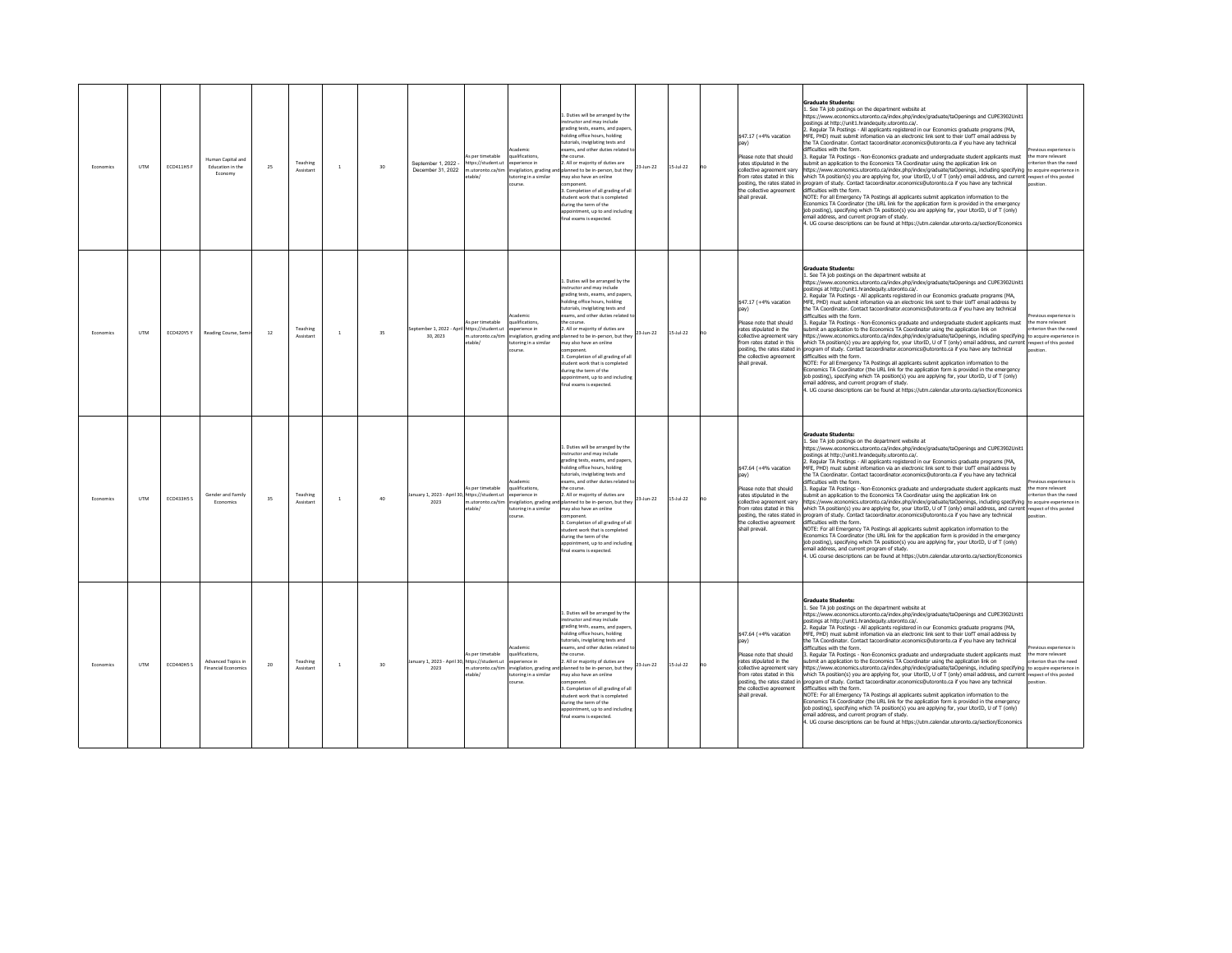| Fronomics | <b>LITM</b> | ECO456H5 F        | <b>Public Policy Analysis</b>                           | 20  | Teaching<br>Assistant | $\mathbf{1}$   | 40 | September 1, 2022 -<br>December 31, 2022              | s per timetable<br>https://student.ut<br>n.utoronto.ca/tim<br>able/  | ademi<br>alifications,<br>werience in<br>nvigilation, grading and<br>utoring in a similar<br>nurse | 1. Duties will be arranged by the<br>nstructor and may include<br>grading tests, exams, and paper<br>holding office hours, holding<br>utorials, invigilating tests and<br>xams, and other duties related to<br>e course.<br>All or majority of duties are<br>planned to be in-person, but they<br>may also have an online<br>mnonent<br>3. Completion of all grading of all<br>student work that is completed<br>during the term of the<br>ppointment, up to and including<br>nal exams is expected.                           | 23-Jun-22 | $15 - \frac{1}{22}$ | no | \$47.17 (+4% vacation<br>Please note that should<br>rates stipulated in the<br>collective agreement vary<br>from rates stated in this<br>posting, the rates stated in<br>the collective agreement<br>shall prevail. | <b>Graduate Students:</b><br>. See TA job postings on the department website at<br>https://www.economics.utoronto.ca/index.php/index/graduate/taOpenings and CUPE3902Unit1<br>ostings at http://unit1.hrandequity.utoronto.ca/.<br>. Regular TA Postings - All applicants registered in our Economics graduate programs (MA,<br>MFE, PHD) must submit infomation via an electronic link sent to their UofT email address by<br>the TA Coordinator. Contact tacoordinator.economics@utoronto.ca if you have any technical<br>difficulties with the form<br>Regular TA Postings - Non-Economics graduate and undergraduate student applicants must<br>ubmit an application to the Economics TA Coordinator using the application link on<br>ttps://www.economics.utoronto.ca/index.php/index/graduate/taOpenings, including specifying to acquire experience in<br>which TA position(s) you are applying for, your UtorID, U of T (only) email address, and current respect of this posted<br>program of study. Contact tacoordinator economics@utoronto.ca if you have any technical<br>difficulties with the form.<br>NOTE: For all Emergency TA Postings all applicants submit application information to the<br>Economics TA Coordinator (the URL link for the application form is provided in the emergency<br>job posting), specifying which TA position(s) you are applying for, your UtorID, U of T (only)<br>email address, and current program of study.<br>4. UG course descriptions can be found at https://utm.calendar.utoronto.ca/section/Economics                                    | vious experience is<br>he more relevant<br>riterion than the need             |
|-----------|-------------|-------------------|---------------------------------------------------------|-----|-----------------------|----------------|----|-------------------------------------------------------|----------------------------------------------------------------------|----------------------------------------------------------------------------------------------------|--------------------------------------------------------------------------------------------------------------------------------------------------------------------------------------------------------------------------------------------------------------------------------------------------------------------------------------------------------------------------------------------------------------------------------------------------------------------------------------------------------------------------------|-----------|---------------------|----|---------------------------------------------------------------------------------------------------------------------------------------------------------------------------------------------------------------------|-----------------------------------------------------------------------------------------------------------------------------------------------------------------------------------------------------------------------------------------------------------------------------------------------------------------------------------------------------------------------------------------------------------------------------------------------------------------------------------------------------------------------------------------------------------------------------------------------------------------------------------------------------------------------------------------------------------------------------------------------------------------------------------------------------------------------------------------------------------------------------------------------------------------------------------------------------------------------------------------------------------------------------------------------------------------------------------------------------------------------------------------------------------------------------------------------------------------------------------------------------------------------------------------------------------------------------------------------------------------------------------------------------------------------------------------------------------------------------------------------------------------------------------------------------------------------------------------------------|-------------------------------------------------------------------------------|
| Economics | <b>UTM</b>  | ECO460HS F        | Introduction to<br><b>Financial Risk</b><br>Management  | 120 | Teaching<br>Assistant | $\overline{2}$ | 60 | September 1, 2022 -<br>December 31, 2022              | As per timetable<br>https://student.ut<br>n.utoronto.ca/tim<br>able/ | ademir<br>ualifications,<br>merience in<br>utoring in a similar<br>urse                            | Duties will be arranged by the<br>structor and may include<br>trading tests, exams, and paper:<br>holding office hours, holding<br>tutorials, invigilating tests and<br>xams, and other duties related<br>the course.<br>. All or majority of duties are<br>nvigilation, grading and planned to be in-person, but they<br>may also have an online<br>mponent.<br>3. Completion of all grading of all<br>tudent work that is completed<br>during the term of the<br>ppointment, up to and including<br>final exams is expected. | 23-Jun-22 | $15 -$ Jul-22       | no | \$47.17 (+4% vacation<br>Please note that should<br>rates stipulated in the<br>collective agreement vary<br>from rates stated in this<br>the collective agreement<br>shall prevail.                                 | <b>Graduate Students:</b><br>1. See TA job postings on the department website at<br>https://www.economics.utoronto.ca/index.php/index/graduate/taOpenings and CUPE3902Unit1<br>ostings at http://unit1.hrandequity.utoronto.ca/.<br>. Regular TA Postings - All applicants registered in our Economics graduate programs (MA,<br>MFE, PHD) must submit infomation via an electronic link sent to their UofT email address by<br>the TA Coordinator. Contact tacoordinator.economics@utoronto.ca if you have any technical<br>difficulties with the form.<br>3. Regular TA Postings - Non-Economics graduate and undergraduate student applicants must<br>ubmit an application to the Economics TA Coordinator using the application link on<br>https://www.economics.utoronto.ca/index.php/index/graduate/taOpenings, including specifying to acquire experience in<br>which TA position(s) you are applying for, your UtorID, U of T (only) email address, and current respect of this posted<br>posting, the rates stated in program of study. Contact tacoordinator.economics@utoronto.ca if you have any technical<br>difficulties with the form.<br>NOTE: For all Emergency TA Postings all applicants submit application information to the<br>Economics TA Coordinator (the URL link for the application form is provided in the emergency<br>job posting), specifying which TA position(s) you are applying for, your UtorID, U of T (only)<br>email address, and current program of study.<br>4. UG course descriptions can be found at https://utm.calendar.utoronto.ca/section/Economics | vious experience is<br>the more relevant<br>riterion than the need<br>osition |
| Economics | <b>LITM</b> | <b>ECO461H5 S</b> | The Economics of<br><b>Financial Risk</b><br>Management | 40  | Teaching<br>Assistan  | $\mathbf{1}$   | 40 | anuary 1, 2023 - April 30, https://student.ut<br>2023 | As per timetable<br>utoronto.ca/tim<br>table/                        | cademic<br>ualifications<br>xperience in<br>vigilation, grading a<br>utoring in a similar<br>burse | L. Duties will be arranged by the<br>structor and may include<br>grading tests, exams, and papers<br>olding office hours, holding<br>utorials, invigilating tests and<br>exams, and other duties related t<br>the course<br>. All or majority of duties are<br>planned to be in-person, but they<br>may also have an online<br>3. Completion of all grading of all<br>tudent work that is completed<br>during the term of the<br>sppointment, up to and including<br>inal exams is expected                                    | 23-Jun-22 | $5 -$ Jul-22        |    | \$47.64 (+4% vacation<br>Please note that should<br>rates stipulated in the<br>collective agreement varv<br>from rates stated in this<br>posting, the rates stated in<br>the collective agreement<br>shall prevail. | <b>Graduate Students:</b><br>1. See TA job postings on the department website at<br>https://www.economics.utoronto.ca/index.php/index/graduate/taOpenings and CUPE3902Unit1<br>nostinos at http://unit1.hrandeguity.utoronto.ca/.<br>. Regular TA Postings - All applicants registered in our Economics graduate programs (MA,<br>MEE. PHD) must submit infomation via an electronic link sent to their UofT email address by<br>the TA Coordinator, Contact tacoordinator, economics@utoronto.ca if you have any technical<br>lifficulties with the form.<br>. Regular TA Postings - Non-Economics graduate and undergraduate student applicants must<br>submit an application to the Economics TA Coordinator using the application link on<br>ittps://www.economics.utoronto.ca/index.php/index/graduate/taOpenings, including specifying to acquire experience in<br>which TA position(s) you are applying for, your UtorID, U of T (only) email address, and current respect of this posted<br>rogram of study. Contact tacoordinator.economics@utoronto.ca if you have any technical<br>difficulties with the form.<br>NOTE: For all Emergency TA Postings all applicants submit application information to the<br>Economics TA Coordinator (the URL link for the application form is provided in the emergency<br>job posting), specifying which TA position(s) you are applying for, your UtorID, U of T (only)<br>email address, and current program of study.<br>4. UG course descriptions can be found at https://utm.calendar.utoronto.ca/section/Economics                             | evious experience is<br>the more relevant<br>riterion than the need           |
| Economics | <b>UTM</b>  | <b>ECO466HSF</b>  | Empirical<br>Macroeconmics and<br>Monetary policy       | 15  | Teaching<br>Assistant | $\,1\,$        | 30 | Sentember 1 2022<br>December 31 2022                  | As per timetable<br>https://student.ut<br>n utoronto ca/tim<br>able/ | <b>Academic</b><br>ualifications,<br>werience in<br>toring in a similar                            | 1. Duties will be arranged by the<br>nstructor and may include<br>rading tests, exams, and papers<br>olding office hours, holding<br>utorials, invigilating tests and<br>exams, and other duties related<br>he course.<br>2. All or majority of duties are<br>nvigilation, grading and planned to be in-person, but they<br>may also have an online<br>nponent<br>Completion of all grading of all<br>tudent work that is completed<br>during the term of the<br>pointment, up to and including<br>inal exams is expected.     | 23-Jun-22 | $15 -$ Jul-22       | no | \$47.17 (+4% vacation<br>Please note that should<br>rates stinulated in the<br>collective agreement vary<br>from rates stated in this<br>the collective agreement<br>shall prevail.                                 | <b>Graduate Students:</b><br>1. See TA job postings on the department website at<br>https://www.economics.utoronto.ca/index.php/index/graduate/taOpenings and CUPE3902Unit1<br>nostinos at http://unit1.hrandequity.utoronto.ca/.<br>. Regular TA Postings - All applicants registered in our Economics graduate programs (MA,<br>MFF. PHD) must submit infomation via an electronic link sent to their UofT email address by<br>the TA Coordinator, Contact tacoordinator, economics@utoronto.ca if you have any technical<br>difficulties with the form.<br>Regular TA Postings - Non-Economics graduate and undergraduate student applicants must<br>ubmit an application to the Economics TA Coordinator using the application link on<br>https://www.economics.utoronto.ca/index.php/index/graduate/taOpenings. including specifying to acquire experience in<br>which TA position(s) you are applying for, your UtorID, U of T (only) email address, and current respect of this posted<br>posting, the rates stated in program of study. Contact tacoordinator.economics@utoronto.ca if you have any technical<br>difficulties with the form.<br>NOTE: For all Emergency TA Postings all applicants submit application information to the<br>Economics TA Coordinator (the URL link for the application form is provided in the emergency<br>job posting), specifying which TA position(s) you are applying for, your UtorID, U of T (only)<br>mail address, and current program of study.<br>4. UG course descriptions can be found at https://utm.calendar.utoronto.ca/section/Economics   | evious experience is<br>the more relevant<br>riterion than the need           |